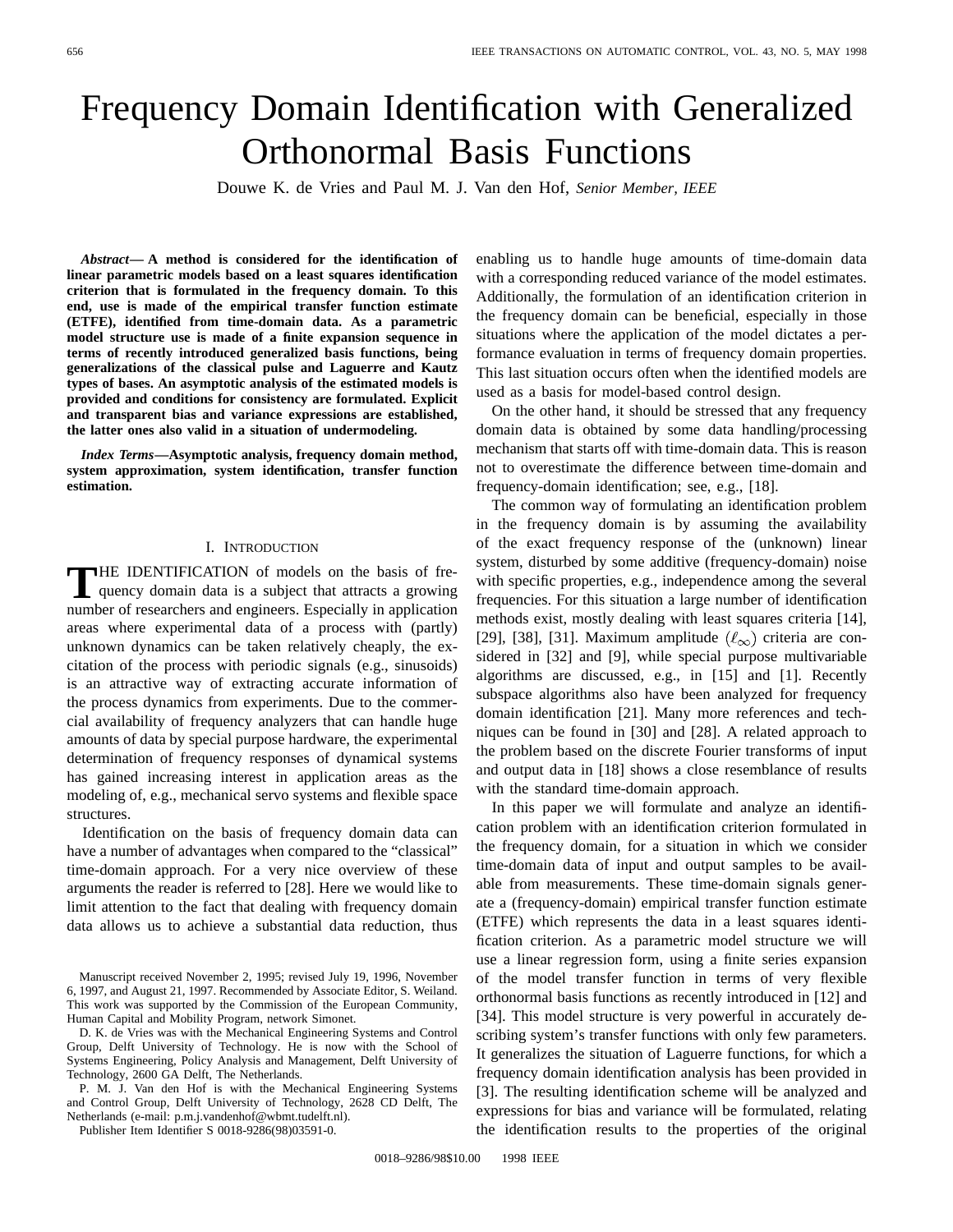excitation and disturbance signals in the time domain. This method will build on the standard identification framework as developed in [17].

Concerning notation we will denote  $R$  as the set of reals and Z as the set of integer numbers;  $\mathcal{RH}_2$  is the Hilbert space of transfer functions that are analytic in  $|z| \ge 1$ and square integrable on the unit circle;  $(\cdot)^*$  will denote complex conjugate transpose of a complex-valued matrix. The remainder of this paper is organized as follows. First, we will formalize our problem setting. Subsequently, we will analyze the estimation results for an identification criterion over a finite number of frequencies. Next the situation of an infinite number of frequencies will be considered. Asymptotic bias and asymptotic variance expressions will be provided, for infinite and for finite model order (undermodeling). The presented identification method will be illustrated by way of a simulation example and by application to data taken from a high-precision mechanical servosystem. The proofs of all results are collected in the Appendix. This paper is an extended version of [6]; some considerations concerning the multivariable situation are given in [26].

#### II. PROBLEM SETTING

It is assumed that a data generating system, and the measurement data that is obtained from this system, allow a description

$$
y(t) = G_o(q)u(t) + v(t)
$$
\n(1)

where  $G<sub>o</sub>(z)$  is a rational transfer function, analytic in  $|z| \geq 1$ ,  $v(t)$  is a realization of a stationary stochastic process with rational spectral density  $\Phi_v(\omega)$ , satisfying  $v(t) = H_o(q)e(t)$ , where  $e(t)$  is a sequence of independent identically distributed random variables, having zero mean, variance  $\sigma_e^2$ , and bounded moments of all orders.  $H<sub>o</sub>$  is a stable proper minimumphase transfer function;  $u(t)$  will be a bounded quasistationary deterministic signal; q is the shift operator  $qu(t) = u(t+1)$ .

As further notational convention, let  $T<sup>N</sup>$  denote the integer interval  $T^N := Z \cap [0, N-1]$ . For a signal  $x(t)$  being defined on  $T^N$ , we will denote

$$
X_N(e^{i\omega_k}) := \frac{1}{\sqrt{N}} \sum_{t=0}^{N-1} x(t) e^{-i\omega_k t} \quad \omega_k \in \Omega_N.
$$
 (2)

Specific sets of frequency points that arise are denoted as

$$
\Omega_N := \left\{ \frac{2\pi k}{N}, \ k \in T^N \right\}
$$
\n
$$
\Omega_N^u := \left\{ \omega_k \in \Omega_N \mid |U_N(e^{i\omega_k})| > 0 \right\}.
$$
\n(3)

The identification problem that we consider now can be stated as follows.

*Frequency Domain Identification Problem:* Given measurements of input and output data  $\{u(t), y(t)\}, t \in T^N$ , taken from the system (1), and given a frequency grid  $\mathcal{W}_{N_n}^u$ 

$$
\mathcal{W}_{N_p}^u = \{\omega_1, \cdots, \omega_{N_p}\} \subset \Omega_N^u \tag{4}
$$

such that all frequencies  $e^{i\omega_k}$  with  $\omega_k \in \mathcal{W}_{N}^u$  come in complex conjugate pairs, then we consider the identification problem

$$
\hat{\theta} := \arg\min_{\theta} W_{N, N_p}(\theta) \tag{5}
$$

with

$$
W_{N,N_p}(\theta) = \frac{1}{N_p} \sum_{k=1}^{N_p} \left| \frac{Y_N(e^{i\omega_k})}{U_N(e^{i\omega_k})} - G(e^{i\omega_k}, \theta) \right|^2 \cdot |K(e^{i\omega_k})|^2
$$

where  $G(e^{i\omega_k}, \theta)$  is the parameterized frequency response of the model, and  $\theta$  ranges over an appropriate parameter space  $\Theta \in R^{n_p}$  while  $n_p \leq N_p$ . The specific (linear) parameterization of the model is considered in the next section.  $K(e^{i\omega_k})$  is a user-chosen weighting function that allows us to emphasize specific frequency regions more than others; for ease of notation (and without loss of generality) the weighting is assumed to satisfy  $|K(e^{i\omega_k})| > 0$  for all  $\omega_k \in \mathcal{W}_{N}^u$ .

Note that even with a constant weighting over frequency, in the least squares criterion (5) more attention is paid to those frequency regions which have a relatively denser frequency grid within  $\mathcal{W}_{N}^{u}$ 

The chosen identification criterion was suggested before in [33]. It closely matches the criterion treated in [18] and [19] which can be written as

$$
\hat{\theta} = \arg \min \frac{1}{N_p} \sum_{k=1}^{N_p} \left| Y_N(e^{i\omega_k}) - G(e^{i\omega_k}, \theta) U_N(e^{i\omega_k}) \right|^2 \right|
$$

$$
\cdot \frac{1}{|H(e^{i\omega_k}, \theta)|^2}
$$

and that is also employed in [30] in the more general setting of errors-in-variables models. In our choice of  $W_{N,N_n}(\theta)$  we focus attention on the role of estimating the input–output dynamics of the plant, thus restricting to the situation of a fixed noise model  $H(e^{i\omega_k}) = U_N(e^{i\omega_k})/K(e^{i\omega_k})$ . In this particular case, we will investigate the effect of a specific choice of parameterization for  $G$ , as presented in the next section; this identification approach can be referred to as an output-error method, according to the notions used for timedomain methods [17]. The (time-domain) method is known for its property that the plant  $G_0$  can be estimated consistently, while its variance will be minimal when the (fixed) noise model matches the true noise process dynamics. This latter situation is not treated here.

## III. MODEL PARAMETERIZATION WITH ORTHONORMAL BASIS FUNCTIONS

In the identification problem (5) we will employ a linear model parameterization

$$
G(e^{i\omega_k}, \theta) = \phi^T(e^{i\omega_k})\theta \tag{6}
$$

that is very flexible, based on a recently introduced generalized orthonormal basis. The related theory, as presented in [12], shows that for any scalar stable all-pass transfer function  $G_b$  with balanced realization  $(A, B, C, D)$  the sequence of functions

$$
\mathcal{V}_k(z) = (zI - A)^{-1}B \cdot G_b(z)^k \tag{7}
$$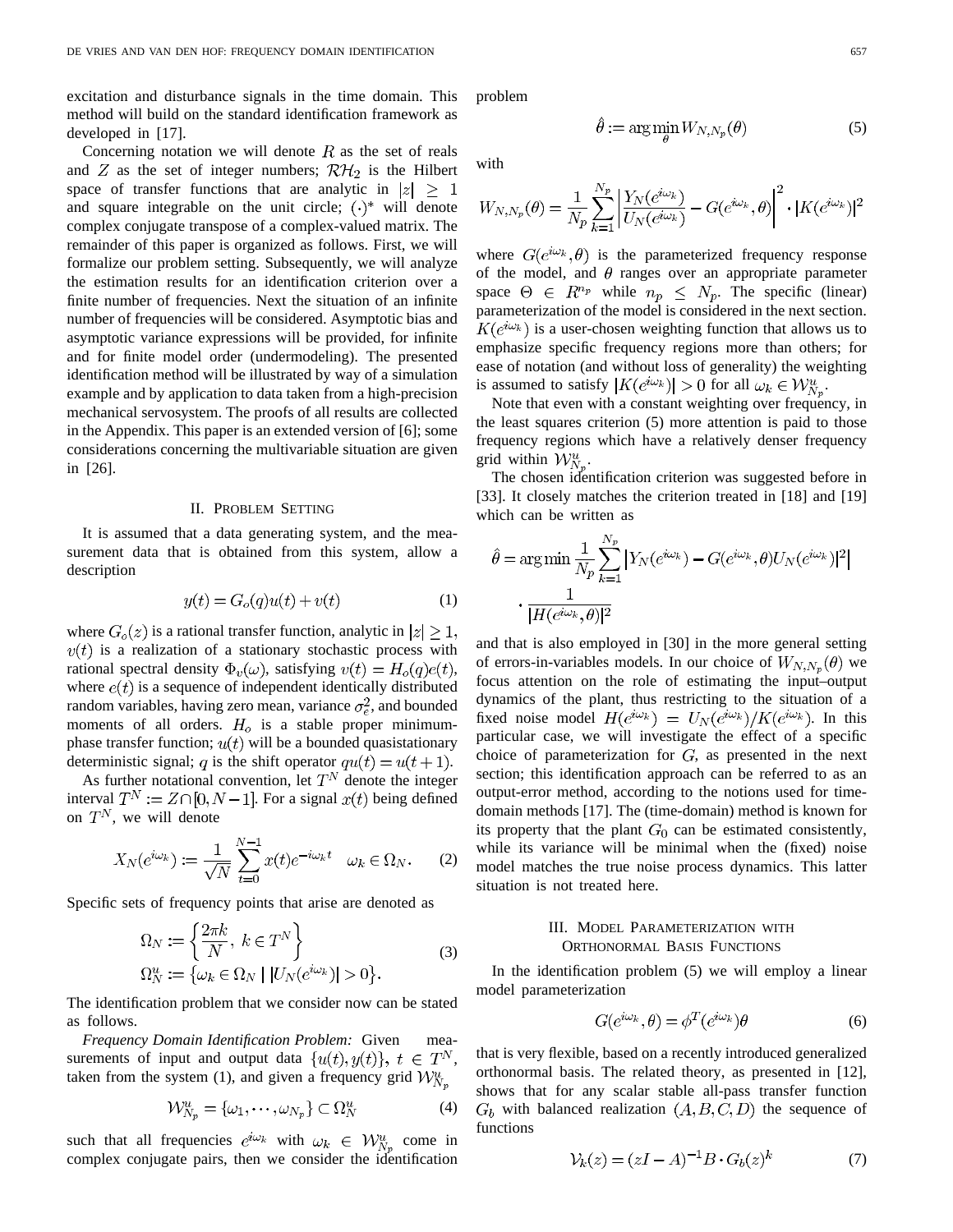generates an orthonormal basis for the space of stable systems  $\mathcal{RH}_2$ , with the property that

$$
\frac{1}{2\pi} \int_{-\pi}^{\pi} \mathcal{V}_j(e^{i\omega}) \mathcal{V}_k^T(e^{-i\omega}) d\omega = \begin{cases} I, & j = k \\ 0, & j \neq k. \end{cases}
$$
 (8)

As a result there exist unique  $D_o$  and  $\{L_k\}_{k=0,\dots,\infty}$  such that

$$
G_o(z) = D_o + \sum_{k=0}^{\infty} L_k^T \mathcal{V}_k(z).
$$
 (9)

Note that  $V_k(z) \in \mathcal{RH}_2^{n_b \times 1}$  with  $n_b$  the McMillan degree of  $G_b$  (dimension of A), and  $L_k \in R^{n_b \times 1}$ .

The advantage of this generalized basis is that if an appropriate choice of dynamics (set of poles) is incorporated into  $G_h$ , and thus into the basis functions  $V_k$ , then the series expansion (9) shows an increasing rate of convergence. Consequently, the accuracy of a finite expansion model will substantially increase; for more details on the use of these basis functions see [12], [34], and [25]. Here we limit the discussion by remarking that for specific choices of all-pass functions, wellknown "classical" basis functions result, as the standard shift  $V_k(z) = z^{-k}$  is the result of  $G_b(z) = z^{-1}$  and the Laguerre functions induced by a first-order all-pass function  $G_b(z)$  =  $(1-az)/(z-a)$  for some  $|a| < 1$ .

With respect to our formulated frequency domain identification problem, it follows that—for a specifically chosen basis  $V_k(z)$ —the regression vector  $\phi^T(e^{i\omega_k})$  in (6) is given by

$$
\phi(e^{i\omega_k}) = \begin{bmatrix} 1 & \mathcal{V}_0^T(e^{i\omega_k}) & \cdots & \mathcal{V}_{n-1}^T(e^{i\omega_k}) \end{bmatrix}^T \qquad (10)
$$

which is a column vector with length  $n_p = n_b n + 1$ , equal to the number of parameters. The estimated parameter vector is denoted by

$$
\hat{\theta} = \begin{bmatrix} \hat{D} & \hat{L}_0^T & \cdots & \hat{L}_{n-1}^T \end{bmatrix}^T.
$$
 (11)

# IV. PARAMETER ESTIMATE

Building upon (9) for the data generating system, we will write

$$
G_o(e^{i\omega_k}) = \phi^T(e^{i\omega_k})\theta_o + Z(e^{i\omega_k})
$$
 (12)

with

 $Z(e^{i\omega_k}) = \sum_{k=1}^{\infty} L_k^T \mathcal{V}_k(e^{i\omega_k})$ 

and

$$
\theta_o = \begin{bmatrix} D & L_0^T & \cdots & L_{n-1}^T \end{bmatrix}^T. \tag{13}
$$

Using the system's equations, similar as in [17], we now can express the ETFE by

$$
\frac{Y_N(e^{i\omega_k})}{U_N(e^{i\omega_k})} = G_o(e^{i\omega_k}) + S(e^{i\omega_k}) + F(e^{i\omega_k}) \tag{14}
$$

where

$$
F(e^{i\omega_k}) = \frac{V_N(e^{i\omega_k})}{U_N(e^{i\omega_k})}
$$
\n(15)

and where  $S(e^{i\omega_k})$  is a term due to the past of the input signal,  $\{u(t)\}_{t\leq0}$ . Written in vector notation we can rewrite this into

$$
G = Go + S + F
$$
  
=  $\Phi \thetao + Z + S + F$  (16)

with

$$
G = \begin{bmatrix} Y_N(e^{i\omega_1}) & \cdots & Y_N(e^{i\omega_{N_p}}) \\ \overline{U_N(e^{i\omega_1})} & \cdots & \overline{U_N(e^{i\omega_{N_p}})} \end{bmatrix}^T
$$
  
\n
$$
G_o = \begin{bmatrix} G_o(e^{i\omega_1}) & \cdots & G_o(e^{i\omega_{N_p}}) \end{bmatrix}^T
$$
  
\n
$$
S = \begin{bmatrix} S(e^{i\omega_1}) & \cdots & S(e^{i\omega_{N_p}}) \end{bmatrix}^T
$$
  
\n
$$
F = \begin{bmatrix} F(e^{i\omega_1}) & \cdots & F(e^{i\omega_{N_p}}) \end{bmatrix}^T
$$
  
\n
$$
Z = \begin{bmatrix} Z(e^{i\omega_1}) & \cdots & Z(e^{i\omega_{N_p}}) \end{bmatrix}^T
$$
  
\n
$$
\Phi = \begin{bmatrix} 1 & \mathcal{V}_0^T(e^{i\omega_1}) & \cdots & \mathcal{V}_{n-1}^T(e^{i\omega_1}) \\ \vdots & \vdots & \ddots & \vdots \\ 1 & \mathcal{V}_0^T(e^{i\omega_{N_p}}) & \cdots & \mathcal{V}_{n-1}^T(e^{i\omega_{N_p}}) \end{bmatrix}
$$
  
\n(17)

where  $Z$  reflects a term due to undermodeling,  $S$  represents the effect of unknown past inputs, and F reflects a term due to the noise.

The parameter estimate can be constructed from matrix operations according to

$$
\hat{\theta} = \Psi \mathsf{G} \tag{18}
$$

where

$$
\Psi = (\Phi^* \Lambda \Phi)^{-1} \Phi^* \Lambda \tag{19}
$$

with

$$
\Lambda = \text{diag}\big(|K(e^{i\omega_1})|^2 \cdots |K(e^{i\omega_{N_p}})|^2\big)
$$

and provided  $\Phi^* \Lambda \Phi$  is nonsingular. Given (16), (18), and (19) it follows that the least squares parameter estimate (5) can be expressed as

$$
\hat{\theta} = \theta_o + \Psi Z + \Psi S + \Psi F.
$$

For the bias and covariance of the estimated parameters (5) it can simply be verified that

$$
\mathbb{E}[\hat{\theta}] = \theta_o + \Psi Z + \Psi S \tag{20}
$$

$$
cov[\theta] = \Psi \mathbb{E}[\mathsf{FF}^*]\Psi^*.
$$
 (21)

The transfer function estimate of the identified model will be given by

$$
\hat{G}(e^{i\omega}) := G(e^{i\omega}, \hat{\theta}) = \phi^T(e^{i\omega})\hat{\theta}.
$$
 (22)

Invertability of the matrix  $\Phi^* \Lambda \Phi$  in (19) is guaranteed if a sufficient number of different frequencies is selected in the frequency grid, formalized in the following lemma.<sup>1</sup>

<sup>1</sup>The authors are indebted to P. Heuberger for his contribution to the construction of the proof of this lemma.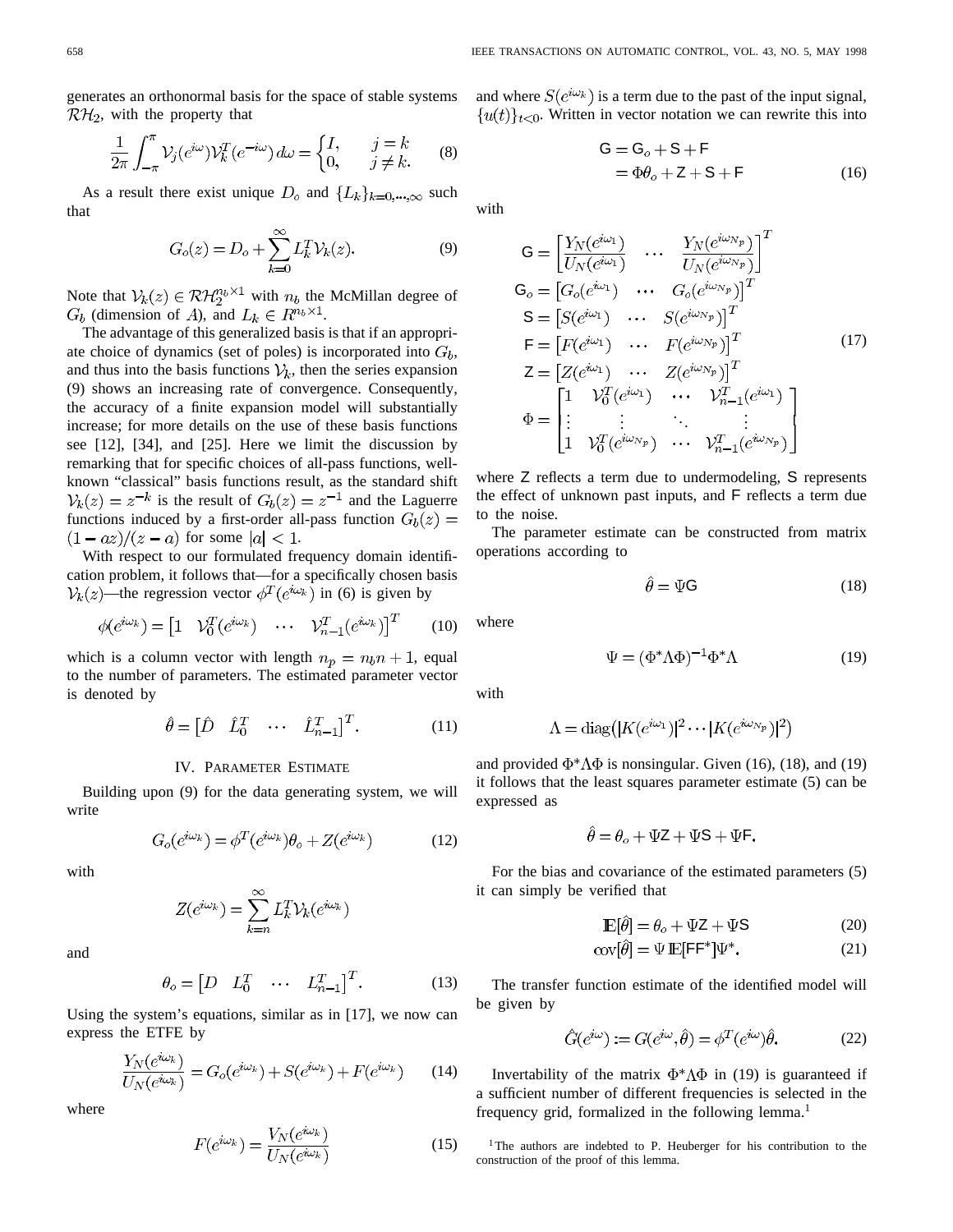*Lemma 4.1:* If  $N_p \geq n_p$ , then  $\Phi$  has full column rank, and so  $\Psi$  (19) is well defined.

As a result of this lemma, the parameter estimate (5), (18) will be unique, provided that a sufficient number of sinusoids is present in the input signal. This situation is similar to the corresponding time-domain least squares problem. Note that in the case considered here, the regression vector  $\phi$  is composed of basis functions only.

In order to relate the parameter estimate to the dynamic properties of the underlying system, we have to impose additional conditions on the input signal. To this end the following assumption is formulated.

*Assumption 4.2:* The input signal  $u(t)$  is periodic, having r periods of length  $N_o$ , with  $N = r \cdot N_o$ ,  $r \ge 1$ , such that  $|U_{N_o}(e^{i\omega_k})|^2$  is bounded and bounded away from zero for all  $\omega_k \in \mathcal{W}_{N_n}^u$ , while for the situation  $N_o \to \infty$  it is assumed that there exists a bounded function  $\Phi_u(\omega)$  such that

$$
\lim_{N_o \to \infty} |U_{N_o}(e^{i\omega_k})|^2 = \Phi_u(\omega_k) \quad \forall \omega_k \in \mathcal{W}_{N_p}^u \tag{23}
$$

where  $\Phi_u^{-1}(\omega)$ ,  $\omega \in [0, 2\pi)$  is continuous, except for at most a finite number of points, and bounded.

It has to be noted that for  $N_o \to \infty$ , the notation  $\Phi_u(\omega_k)$ is used for the spectrum of one period of the signal. This is different from the spectrum of the periodic signal, since it can be verified that

$$
U_N(e^{i\omega_k}) = \sqrt{\frac{N}{N_o}} \cdot U_{N_o}(e^{i\omega_k}).
$$
\n(24)

Further, the number of frequencies  $N_p$  will necessarily satisfy the inequality  $N_p \leq N_0$ .

For analyzing the statistical properties of the estimate defined in this section, use will be made of the following classical result for ETFE estimates.

*Lemma 4.3:* Let the input signal satisfy Assumption 4.2. Then

1) (Brillinger [2]) for finite  $N_0$  and  $N \to \infty$  the stochastic variable  $\sqrt{r}$  F tends to a normal distribution

$$
\sqrt{r} \ \mathsf{F} \in \mathcal{N}(0,Q)
$$

with

$$
Q = \begin{bmatrix} \frac{\Phi_v(\omega_1)}{|U_{N_o}(e^{i\omega_1})|^2} & \cdots & 0 \\ \vdots & \ddots & \vdots \\ 0 & \cdots & \frac{\Phi_v(\omega_{N_p})}{|U_{N_o}(e^{i\omega_{N_p}})|^2} \end{bmatrix}
$$

2)

$$
\lim_{N \to \infty} r \, \mathbb{E}[\mathsf{FF}^*] = Q \tag{25}
$$

where the rate of convergence is  $1/N$  elementwise, and there exists a constant  $c_1 \in R$  such that

$$
||r \mathbb{E}[\mathsf{FF}^*] - Q||_2 \le \frac{c_1}{r}.\tag{26}
$$

The result of Brillinger shows that in order for  $F$  to obtain a covariance that tends to zero for increasing  $N$ , the input signal needs to be periodic with  $r \to \infty$ . This follows by observing that  $|U_{N_o}(e^{i\omega_k})|^2$  is a bounded function.

#### V. ASYMPTOTIC ANALYSIS OF PARAMETER ESTIMATE

#### A. Analysis for Finite Number  $N_p$  of Frequencies

We will first restrict the analysis of the identified model to the situation where the number of frequencies  $N_p$  in the criterion is finite and the input signal is periodic with finite period  $N_o \ge N_p$ .

Using Lemma 4.3 we can state the following result for the estimated parameters in the asymptotic case when  $N \to \infty$ .

*Proposition 5.1:* Consider Assumption 4.2 and the expressions (20) and (21) of the estimated parameters  $\hat{\theta}$  (5), while  $n_p \leq N_p \leq N_o < \infty$ . Then

- 1)  $\lim_{N\to\infty}\hat{\theta}=\theta^*$ , where  $\theta^*=\theta_o+\Psi Z$ ;
- 2) for  $N \to \infty$ , the stochastic variable  $\sqrt{N} \cdot (\hat{\theta} \theta^*)$  tends to a normal distribution:  $\sqrt{N} \cdot (\hat{\theta} - \theta^*) \in \mathcal{N}(0, P)$ , where the asymptotic covariance matrix  $P$  is determined by its scalar elements

$$
P_{ik} = N_o \sum_{\ell=1}^{N_p} \Psi_{i\ell} \Psi_{k\ell}^* \frac{\Phi_v(\omega_\ell)}{\Phi_u(\omega_\ell)},
$$
  

$$
i, k = 1, \cdots, n_p. \quad (27)
$$

Additionally

$$
\lim_{N \to \infty} N \cdot \text{cov}(\hat{\theta}) = P.
$$

Part 1) of the proposition shows that in case there is no undermodeling, i.e.,  $Z \equiv 0$ , the parameter estimate is (weakly) consistent. A similar consistency result will hold for the estimated frequency response of the model.

Proposition 5.1 provides an asymptotic expression for the covariance of the estimated parameters. However, (27) does not provide much insight in the underlying mechanisms. Structurally more simple expressions can be obtained when we let the number  $N_p$  of frequencies tend to infinity also. This will be discussed in the following sections.

#### *B. Analysis for Infinite Number*  $N_p$  *of Frequencies*

We will derive expressions for the bias and variance in the parameter estimate (5), for the asymptotic situation that the identification criterion is calculated over an infinite number  $N_p$  of frequencies. To this end we will consider the situation of a periodic input signal with r periods of length  $N_p$ . In these asymptotic results we restrict the choice of frequency grid in such a way that the frequency points are equidistantly spaced.

*Assumption 5.2:* The frequency grid  $W_{N_p}^u \subset \Omega_N^u$  (4), (3) satisfies

$$
\omega_k = \frac{2\pi(k-1)}{N_p} \quad \forall N_p > 0
$$

with  $N_p = N_o$ , and the frequency domain weighting  $|K(e^{i\omega_k})|$ is fixed to one for all  $\omega_k \in \mathcal{W}_{N_n}^u$ .

This assumption is made to facilitate the analysis of the asymptotic case and to fully employ the orthonormality property of the basis functions used. The possibility of loosening these conditions will be discussed later.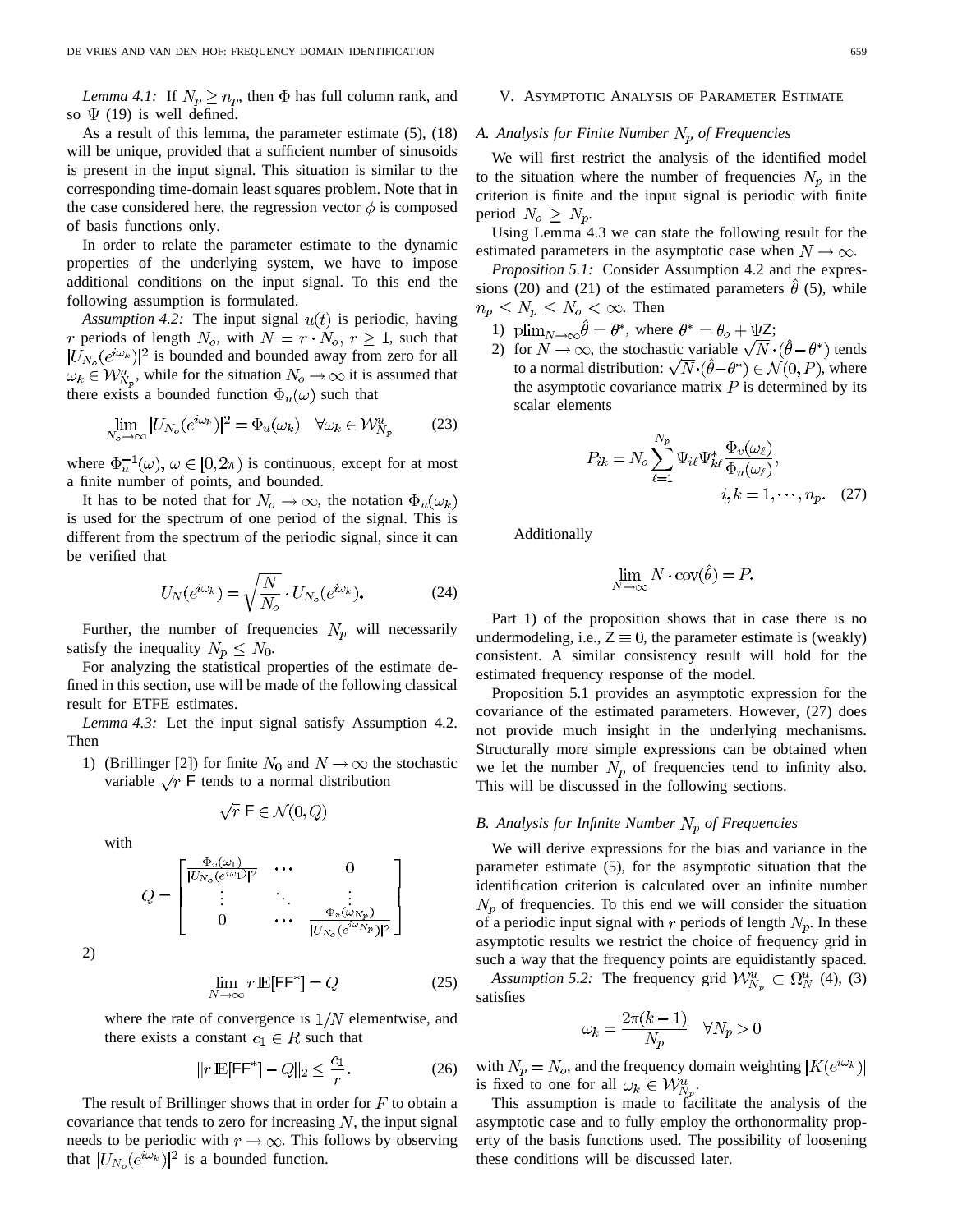We start the asymptotic bias analysis by evaluating the properties of the matrix  $\Phi^*\Phi$ .

*Lemma 5.3:* Consider Assumption 5.2. Then

$$
\frac{1}{N_p} \Phi^* \Phi \to I \quad \text{as} \quad \frac{n}{N_p} \to 0
$$

where the rate of convergence is  $n/N_p$  elementwise.

Additionally, there exists a constant  $c_4 \in R$  such that

$$
\left\| \frac{1}{N_p} \Phi^* \Phi - I \right\|_2 \le c_4 \frac{n_p n}{N_p}.
$$

This lemma shows that the parameter estimate is numerically very well conditioned in the asymptotic case.

The next lemma is also instrumental in the analysis of the estimated models.

*Lemma 5.4:* Consider Assumption 5.2. Then there exists a  $c_5 \in R$  such that

$$
\left\|\Psi - \frac{1}{N_p}\Phi^*\right\|_2 \le c_5 \frac{n_p n}{N_p^{3/2}} \quad \text{as} \quad \frac{n_p n}{N_p} \to 0. \tag{28}
$$

This lemma shows that in the considered limiting situation the pseudoinverse of the matrix  $\Phi$  can simply be obtained by taking  $\frac{1}{N_n} \Phi^*$ . This of course greatly facilitates both calculation and analysis of the asymptotic least squares estimates.

The following theorem addresses the asymptotic properties of the estimated parameters.

*Theorem 5.5:* Consider Assumptions 4.2 and 5.2 and the estimated parameters (5). Then:

1)  $\lim_{N,N_p\to\infty}\hat{\theta}=\theta^*$ , with  $\theta^*=\theta_o$ ;

 $\ddot{\phantom{a}}$ 

2)  $\lim_{N,N_p,r\to\infty} N \cos(\hat{\theta}) = R$ , where the bounded matrix  $R$  is given by

$$
R = \lim_{N_p \to \infty} \frac{1}{N_p} \Phi^* Q \Phi \tag{29}
$$

with  $Q$  as defined in  $(25)$ .

This theorem shows that asymptotically the parameterized part of the model can be estimated unbiasedly, despite the possible presence of undermodeling. If additionally the input signal is periodic with the number of periods tending to infinity also, the estimate becomes (weakly) consistent, as in that case the variance of the estimated parameters tends to zero.

Note that the consistency of the parameter estimate is quite remarkable, as we do accept the presence of unmodeled dynamics. For time-domain identification using an FIR model structure, a similar result of consistent parameter estimates holds also in the case of unmodeled dynamics, but in that case the input signal is restricted to be white noise; see [24]. In the considered situation here, it is the orthonormality property of the basis functions that actually provides this property.

For the bias result 1) of the theorem it is not required that the input signal be periodic, i.e.,  $r = 1$  also is allowed. The condition on the input signal is that it contains  $N_p$  different frequency components unequal to zero, while  $N_p \to \infty$ , and thus also the situation  $N_p = N$  is allowed. The condition  $r \rightarrow \infty$  in part 2) of the theorem is a technical condition that is used in the proof. It is conjectured that in future work this condition can be shown to be superfluous.

In order to get further insight into the specific properties of the asymptotic covariance of the parameters, (29) is further analyzed in the next corollary.

*Corollary 5.6:* Consider the situation of Theorem 5.5-2). Then

$$
\lim_{N,N_p,r \to \infty} N \operatorname{cov}[L_j, L_k]
$$
\n
$$
= \frac{1}{2\pi} \int_{-\pi}^{\pi} \mathcal{V}_0(e^{i\omega}) \mathcal{V}_0^*(e^{i\omega}) G_b^{j-k}(e^{i\omega}) \frac{\Phi_v(\omega)}{\Phi_u(\omega)} d\omega \qquad (30)
$$

$$
\lim_{\mathcal{N},N_p,r\to\infty} N \operatorname{cov}[\hat{L}_j,\hat{D}] = \frac{1}{2\pi} \int_{-\pi}^{\pi} \mathcal{V}_0(e^{i\omega}) G_b^j(e^{i\omega}) \frac{\Phi_v(\omega)}{\Phi_u(\omega)} d\omega
$$
\n(31)

and

$$
\lim_{N,N_p \to \infty} N \operatorname{var}[\hat{D}] = \frac{1}{2\pi} \int_{-\pi}^{\pi} \frac{\Phi_v(\omega)}{\Phi_u(\omega)} d\omega.
$$
 (32)

It can be observed from this corollary that the estimated parameters become uncorrelated when  $\Phi_{v}(\omega)/\Phi_{u}(\omega)$  is constant over frequency. In order to verify this, use has to be made of the property that the inner product between two distinct (orthonormal) basis functions will be zero. The situation that  $\Phi_v(\omega)/\Phi(\omega) = 1$  refers to the case where the input signal over one period of  $u$  has the same spectral density as the noise and so does not imply that the noise signal is assumed to be periodic.

Note that the asymptotic covariance of the estimated parameters does not depend on the number of periods  $r$  in the input signal. Also, the asymptotic covariance does not depend on the number of estimated parameters  $n_p = n_b n + 1$ .

*Remark 5.7:* While in this section the analysis of the parameter estimate is performed for the system configuration (1) with output noise taken from a stationary stochastic process, it has to be noted that the results as formulated in Lemmas 5.3 and 5.4 can also be used to analyze the parameter estimate for different noise paradigms, e.g., the situation of bounded additive noise on the frequency response as considered in [11], [8], [27], and bounded additive errors on the output data as handled in [23], [37], and [10].

*Remark 5.8:* In recent work [19], [22] a slightly stronger result for the asymptotic parameter estimate is formulated as  $\hat{\theta} \rightarrow \theta^*$  with probability one, with

$$
\theta^* = \arg\min_{\theta} \frac{1}{2\pi} \int_{-\Omega}^{\Omega} |G_0(e^{i\omega}) - G(e^{i\omega}, \theta)|^2 \cdot |W(e^{i\omega})|^2 d\omega
$$

with  $W$  a weighting function accounting for both frequency weighting  $K(e^{i\omega})$  and a nonequidistant frequency grid. This result does not require the conditions of Assumption 5.2. We consider here the more restrictive case in order to fully exploit the orthonormality property of the basis functions when analyzing the covariance of the estimate. In this respect the more general situation would require basis functions that are orthogonal with respect to an inner product that accounts for the weighting  $W$ .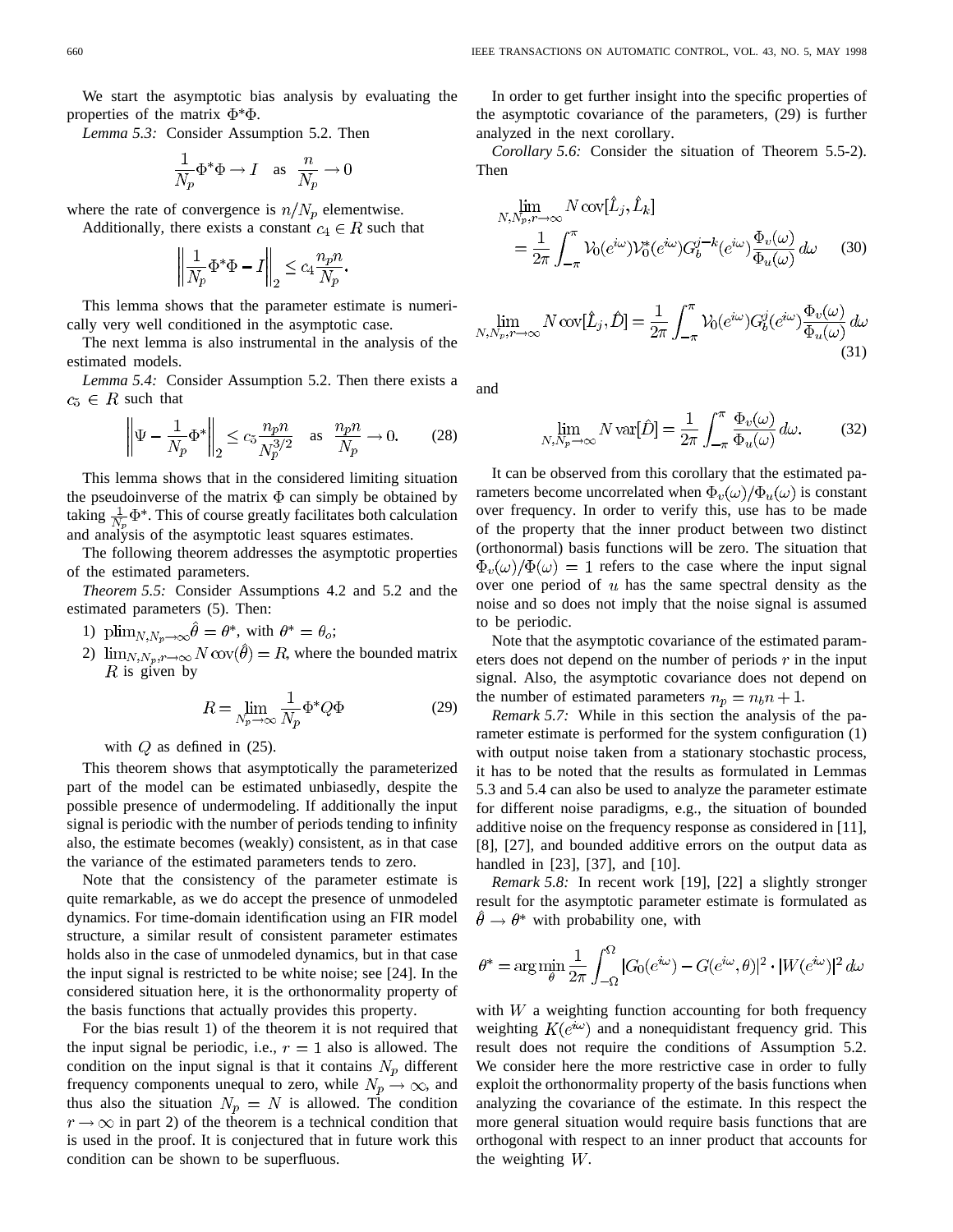#### *A. Finite-Order Case*

Building on the results for the parameter estimates in the previous section, we will now take a closer look at the consequences for the estimated transfer function, i.e., its frequency response.

For the asymptotic bias we have the following result.

*Corollary 6.1:* Consider the situation of Theorem 5.5-1). Then for all  $\omega \in [0, 2\pi)$ 

$$
G_o(e^{i\omega}) - G(e^{i\omega}, \theta^*) = \sum_{k=n}^{\infty} L_k^T \mathcal{V}_k(e^{i\omega}).
$$

*Proof:* This result is direct from Theorem 5.5-1).  $\Box$ Additionally, it can be shown that the amplitude of this asymptotic bias term can be bounded by an expression

$$
\left| \sum_{k=n}^{\infty} L_k^T \mathcal{V}_k(e^{i\omega}) \right| \leq \mathcal{K}^T |\mathcal{V}_0(e^{i\omega})| \frac{\eta^n}{1-\eta}
$$
 (33)

with  $K \in R^{n_b \times 1}$  and  $1 > \eta \in R$ , while  $\eta$  becomes smaller when the poles that are present in the all-pass function  $G_b$ approach the poles of the actual system  $G_0$ . More specifically, as analyzed in [34],  $\eta$  can be chosen any value  $\eta > \lambda$ , with

$$
\lambda := \max_{i} \prod_{j=1}^{n_b} \left| \frac{\alpha_i - \rho_j}{1 - \alpha_i \rho_j} \right|
$$

where  $\alpha_i$  are the poles of  $G_0$  and  $\rho_i$  are the poles of  $G_b$ . If the two sets of poles approach each other, then  $\lambda$  will tend to zero, and the series expansion (9) will have a high rate of convergence. In that situation the asymptotic bias in Corollary 6.1 will be accordingly small. For more details on this bound see [34].

It appears that the asymptotic model  $G(e^{i\omega}, \theta^*)$  can be constructed from  $G_0$  in a very special and explicit way by applying a frequency windowing operation to the system's frequency response. This mechanism which is introduced for the Laguerre case in [3], is formulated in the following proposition.

*Proposition 6.2:* Consider the situation of Theorem 5.5- 1). Then the asymptotic transfer function model  $G(e^{i\omega}, \theta^*)$ satisfies

$$
G(e^{i\omega}, \theta^*) = \frac{1}{2\pi} \int_{-\pi}^{\pi} \mathcal{P}_n(\omega, \zeta) G_0(e^{i\zeta}) d\zeta
$$
 (34)

with

$$
\mathcal{P}_n(\omega,\zeta) := \phi^T(e^{i\omega})\phi(e^{-i\zeta}) = 1 + \sum_{k=0}^{n-1} \mathcal{V}_k^T(e^{i\omega})\mathcal{V}_k(e^{-i\zeta}).
$$
\n(35)

Interpreting this proposition, one can observe that the frequency domain identification approach as handled in this paper comes down to smoothing the frequency response of the plant by applying a frequency window that is explicitly given and that is dependent on the choice of basis functions and the choice of model order  $n$ .



Fig. 1. Bode amplitude plot of  $\mathcal{P}_n(\omega_1, \omega)$  as a function of  $\omega$  for a basis induced by four poles:  $0.\overline{9} \pm 0.3i$ ,  $0.7 \pm 0.2i$ , with  $n = 3$  and evaluated at three values of  $\omega_1$ ,  $\omega_1 = 0.32175$  rad/s (solid),  $\omega_1 = 1$  rad/s (dash-dot), and  $\omega_1 = 0.05$  rad/s (dashed).

A related, and actually similar interpretation, is given by the observation that in the asymptotic situation considered in the previous section, i.e.,  $N_p \rightarrow \infty$ , the estimated frequency response  $G(e^{i\omega}, \hat{\theta})$  converges in probability to a smoothed ETFE of the plant, where the smoothing operation is determined by the window given above

$$
G(e^{i\omega}, \hat{\theta}) \to \frac{1}{2\pi} \int_{-\pi}^{\pi} \mathcal{P}_n(\zeta, \omega) \frac{Y_N(e^{i\zeta})}{U_N(e^{i\zeta})} d\zeta.
$$
 (36)

Note that in contrast with the (real-valued) windows that are normally used in spectral analysis, the window  $\mathcal{P}_n(\omega,\zeta)$ used here is complex valued, and moreover it is localized in frequency, i.e., it does not reflect a simple convolution in the frequency domain; the window is essentially dependent on  $\omega$ and not only on  $\omega - \zeta$ .

By using the specific properties of the basis functions,  $V_k(e^{i\omega}) = V_0(e^{i\omega})G_h^k(e^{i\omega})$  with  $G_b$  being a stable all-pass function, and using the summation rule for finite power series, it follows that for  $\omega \neq \zeta$ 

$$
\mathcal{P}_n(\omega,\zeta) = 1 + \mathcal{V}_0^T(e^{i\omega})\mathcal{V}_0(e^{-i\zeta}) \frac{\left(\frac{G_b(e^{i\omega})}{G_b(e^{i\zeta})}\right)^n - 1}{\frac{G_b(e^{i\omega})}{G_b(e^{i\zeta})} - 1} \tag{37}
$$

while

$$
\mathcal{P}_n(\omega,\omega) = 1 + n||\mathcal{V}_0(e^{i\omega})||_2^2.
$$
\n(38)

This frequency window is illustrated in two figures, where an example has been chosen of an orthonormal basis induced by a scalar fourth-order all-pass function  $G_b$  having poles  $0.9 \pm 0.3i$  and  $0.7 \pm 0.2i$ . In Fig. 1 the amplitude of  $\mathcal{P}_n(\omega_1, \omega)$ is given as a function of  $\omega$  for  $n=3$  and for three different values of  $\omega_1$ . The first value  $\omega_1 = 0.32175$  is the frequency of the resonant mode determined by the first-mentioned polepair. Fig. 2 shows the amplitude of  $\mathcal{P}_n(\omega_1, \omega)$  for  $\omega_1$  fixed to  $\omega_1 = 0.32175$  and for  $n = 3,20$ .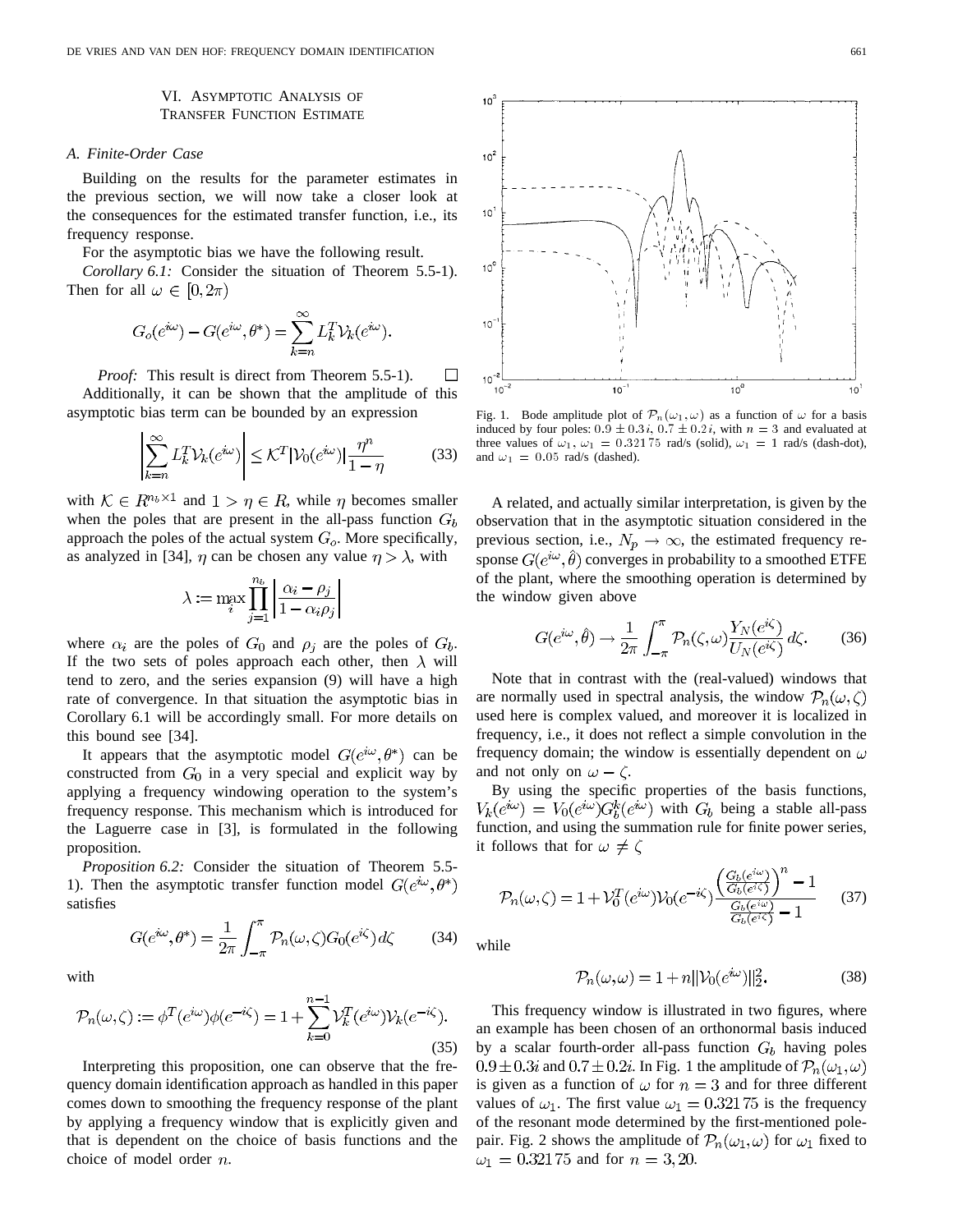basis as in Fig. 1,  $\omega_1 = 0.32175$  rad/s, and evaluated for  $n = 3$  (solid) and  $n = 20$  (dash-dot).

From Fig. 1 one can clearly observe the  $\omega_1$ -dependence of the frequency window leading to a smoothing operation that is nonfixed over the frequency axis. Fig. 2 illustrates the effect that for increasing  $n$  the window will become more concentrated around  $\omega = \omega_1$ , finally tending toward a diracfunction as  $n \to \infty$ .

The smoothing operation in the frequency domain that is actually performed by the considered identification setup can now also be used in order to tune the dynamics to be chosen in the basis functions, i.e., the poles in the all-pass function  $G_b$ . These dynamics will determine the character of the smoothing operation for a given number of parameters  $n_p$  to be estimated. However, explicit design rules in view of this phenomenon have not been formulated yet.

For the covariance of the frequency response estimate we have the following result.

*Proposition 6.3:* Consider Assumptions 4.2 and 5.2 and the estimated transfer function (22). Let  $\omega_1, \omega_2 \in [0, 2\pi)$ . Then

$$
\lim_{N, N_p, r \to \infty} \frac{N}{n_p} \text{cov}[\hat{G}(e^{i\omega_1}), \hat{G}(e^{i\omega_2})] \n= \frac{1}{2\pi} \int_{-\pi}^{\pi} \frac{1}{n_p} \mathcal{P}_n(\omega_1, \zeta) \mathcal{P}_n^*(\omega_2, \zeta) \frac{\Phi_v(\zeta)}{\Phi_u(\zeta)} d\zeta
$$
\n(39)

with  $\mathcal{P}_n(\omega,\zeta)$  as defined in (35).

Before discussing this result, we will first present the following corollary.

*Corollary 6.4:* Consider the situation of Theorem 6.3 and in addition let  $\Phi_{\nu}(\zeta)/\Phi_{\nu}(\zeta) = 1$  for all  $\zeta \in [0, 2\pi)$ . Then

$$
\lim_{N, N_p, r \to \infty} \frac{N}{n_p} \operatorname{cov}[\hat{G}(e^{i\omega_1}), \hat{G}(e^{i\omega_2})] = \frac{1}{n_p} \mathcal{P}_n(\omega_1, \omega_2). \tag{40}
$$

Theorem 6.3 provides an expression for the covariance of the estimated transfer function for the situation of a finite model order. At first sight (39) may seem a bit complicated; however, one has to realize that when given a basis generating system  $G_b$  and a model order n, the window (35) can be calculated directly. The fact that an accessible expression is provided for the variance, which also holds for finite model orders and in a situation of undermodeling, is opposed to the situation for time-domain prediction error methods; see, e.g., [16], [20], [17], and [36]. However, in order to be able to establish these expressions, we need a periodic input signal instead of a quasistationary one, which is required in the time domain identification case. Note that (39) shows that the asymptotic covariance of the transfer function estimate does not depend on the number of periods  $r$  in the input signal and that the asymptotic covariance between transfer function estimates at different frequencies is nonzero for finite model orders.

Corollary 6.4 shows that the variance of the transfer function estimate will be relatively large where  $\|\mathcal{V}_0(e^{i\omega})\|_2^2$  is large (provided that  $\Phi_{\nu}(\zeta)/\Phi_{\nu}(\zeta)$  is not relatively small for those frequencies). Thus, in general the variance will be relatively large near the poles of the basis generating system and hence near the poles of the system itself for a properly chosen basis generating system (see [12] and [34]). Additionally, noise at frequencies not situated near the poles of the basis generating system (e.g., high-frequency noise) usually will be relatively harmless.

The frequency region (with regard to  $\zeta$  and a fixed  $\omega$ ) where  $\mathcal{P}_n(\omega,\zeta)$  is relatively large becomes more concentrated around  $\zeta = \omega$  when the model order *n* increases. If  $\Phi_v(\omega)/\Phi_u(\omega)$ is relatively small, then an increase of the model order can very well lead to a reduction of the variance in this frequency region. It follows that, up to a certain model order, variance considerations do not necessarily conflict with bias considerations for those frequency regions where  $\Phi_{\nu}(\zeta)/\Phi_{\nu}(\zeta)$  is relatively small. This is a somewhat surprising and (to the authors' best knowledge) new result. The existing literature only addresses the situation where the model order  $n$  goes to infinity also. In that case the variance always increases with the model order; see, e.g., [17] and Theorem 6.8 below.

*Remark 6.5:* The results obtained in this and the previous section are in accordance with and actually are further generalizations of the results obtained in [3], where a similar identification problem is analyzed for an integral identification criterion  $(N_p \rightarrow \infty)$  and Laguerre basis functions, where no undermodeling is considered. In [3] the frequency smoothing by orthogonal basis functions modeling is introduced.

#### *B. Infinite-Order Case*

Similar to the situation for the time-domain identification of finite expansion models, we can arrive at simple expressions for the asymptotic variance of the estimated parameters and transfer function in the situation that the model order  $n$  goes to infinity also.

In order to formulate this result we will build upon (30), and we will show that an asymptotic-in-order result can be formulated in a simple way, utilizing an orthonormal transformation that is induced by the basis functions that are applied. This transformation is presented in [34] and further elaborated in [13].

*Definition 6.6 (Hambo Transform [34]):* Let  $\Phi(w)$  be a rational spectral density function with stable spectral factor



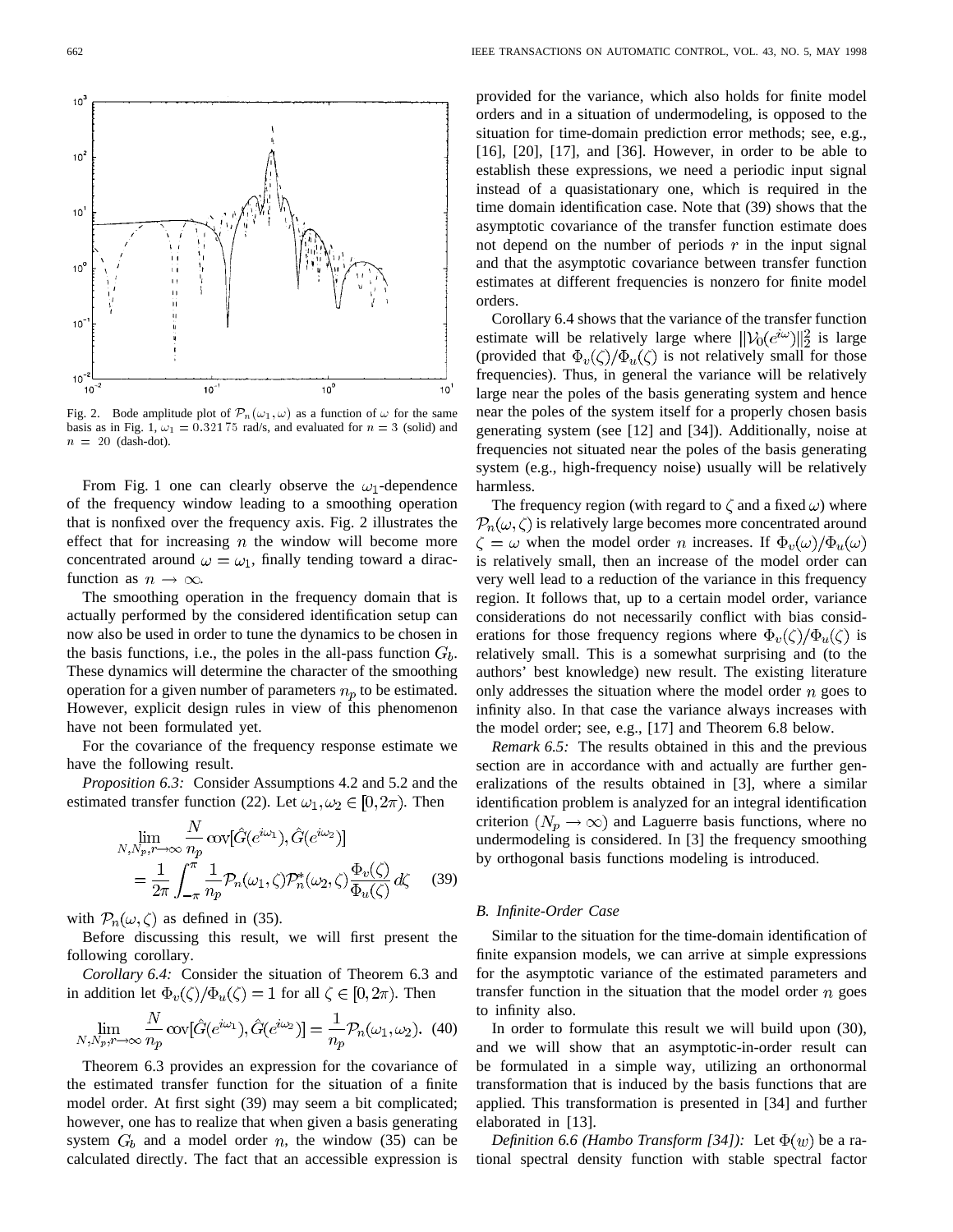

Fig. 3. Bodeplot of  $G_0$  (solid) and estimates using orthogonal basis functions for different realizations of the noise (dashed); number of parameters  $(n_p)$  is five.

 $H(e^{i\omega})$ , and let  $G_b$  be a scalar stable all-pass function with balanced realization  $(A, B, C, D)$  that induces an orthonormal basis  $V_k(z)$  for  $H_2$ . Then the Hambo transformed spectrum  $\dot{\Phi}(\omega)$  is defined by

 $\tilde{\Phi}(\omega) := \tilde{H}^T(e^{-i\omega})\tilde{H}(e^{i\omega})$ 

with

and

$$
\tilde{H}(\lambda) = H(z)|_{z^{-1} = N(\lambda)}
$$

$$
N(\lambda) := A + B(\lambda - D)^{-1}C.
$$

When applying this orthonormal transformation to the result (30), an analysis similar to the one applied in the timedomain case [34] leads to a formulation for the spectral density function that generates the asymptotic covariance matrix  $R$ (29), composed of block-elements given by (30).

*Lemma 6.7:* Consider the covariance matrix  $\bar{R}$  being composed of block elements  $\bar{R}_{j+1,k+1} = N \text{cov}[\bar{L}_j, \bar{L}_k]$  with  $j, k = 0, \dots n - 1$ , as given in (30).

Then  $\bar{R}_{j+1,k+1} = F(j-k)$ , with  $F(\tau)$ ,  $\tau \in Z$ , the (matrix) covariance function related to the  $n_b \times n_b$  spectral density function  $\tilde{\Phi}_v(\omega)\tilde{\Phi}_u(\omega)^{-1}$ .

Note that the matrix  $\bar{R}$  is obtained from R by discarding the first row and column. In this way a block-symmetric matrix is obtained, limiting attention to the vector-valued parameters  $\hat{L}_i$  and not addressing the scalar direct feedthrough  $\hat{D}$ .

The representation of the asymptotic covariance matrix in this spectral form enables the formulation of the asymptoticin-order result for the asymptotic variance of the estimated transfer function, as formulated next. This result is similar to the related time-domain identification result in [34].

*Theorem 6.8:* Consider Assumptions 4.2 and 5.2 and the estimated transfer function (22). Let  $\omega_1, \omega_2 \in [0, 2\pi)$ . Then we have

$$
\lim_{\substack{N,N_p,r,n\to\infty \\ \frac{n_p n}{N_p}\to 0}} \frac{N}{n_p} \operatorname{cov}[\hat{G}(e^{i\omega_1}) - \hat{D}, \hat{G}(e^{i\omega_2}) - \hat{D}]
$$
\n
$$
= \begin{cases} 0, & \text{for } G_b(e^{i\omega_1}) \neq G_b(e^{i\omega_2}) \\ \frac{1}{n_b} V_0^T(e^{i\omega_1}) V_0(e^{-i\omega_1}) \frac{\Phi_v(\omega_1)}{\Phi_u(\omega_1)}, & \text{for } \omega_1 = \omega_2. \end{cases}
$$

The asymptotic-in-order result shows a very simple expression for the asymptotic variance of the estimated transfer function, where the asymptotic variance at a specific frequency is equal to a frequency-weighted noise-to-signal ratio at that frequency. The frequency weighting is completely determined by the basis functions that are used in our model structure. This result exactly matches the equivalent form that has been derived for time-domain identification [34]. However, in the current situation a periodic input signal is required instead of a general quasistationary signal.

### VII. APPLICATION

In order to illustrate the presented approach, the resulting identification algorithm will be applied to data from a simulation example and to data that is taken from the mechanical servosystem in a Compact Disc drive.

*Simulation Example:* The fifth-order system is simulated in (41), as shown at the bottom of the page, having pole locations:  $0.9509 \pm 0.1982i$ ,  $0.8497 \pm 0.0964i$ , and 0.5490. The input signal is periodic with a period length of 256 points, where the input over one period is white noise. There is 50% (in standard deviation) colored noise  $v(t) = H_o(q)e(t)$  on the output, where the noise filter is given by

$$
H_o(z) = \frac{1 - 1.38z^{-1} + 0.40z^{-2}}{1 - 1.90z^{-1} + 0.91z^{-2}}
$$
(42)

and  $e(t)$  is normally distributed white noise.

The identification procedure presented in this paper is applied to data from this system. Basis functions are chosen to be generated by the pole locations  $0.9, 0.8 \pm 0.2i, 0.7$ . The estimates are made over five datasets with different noise realizations, while each dataset consists of 2048 datapoints. No particular frequency weighting is considered.

In Fig. 3 the results are shown for estimated models with five parameters  $(n_p = 5)$  and in Fig. 4 for  $n_p = 13$ .

As a reference, Fig. 5 shows the results that are obtained when applying a fifth-order output error (OE) time-domain identification procedure, having a correct model structure to model the plant  $G_0$  exactly (ten parameters).

It is observed that for a choice of basis poles that can hardly be considered to be very accurate, the identification results for the orthogonal basis functions method are good; they improve from the five-parameter situation to the 13-parameter situation

$$
G_o(z) = \frac{0.2530z^{-1} - 0.9724z^{-2} + 1.4283z^{-3} - 0.9493z^{-4} + 0.2410z^{-5}}{1 - 4.1500z^{-1} + 6.8831z^{-2} - 5.6871z^{-3} + 2.3333z^{-4} - 0.3787z^{-5}}
$$
\n
$$
\tag{41}
$$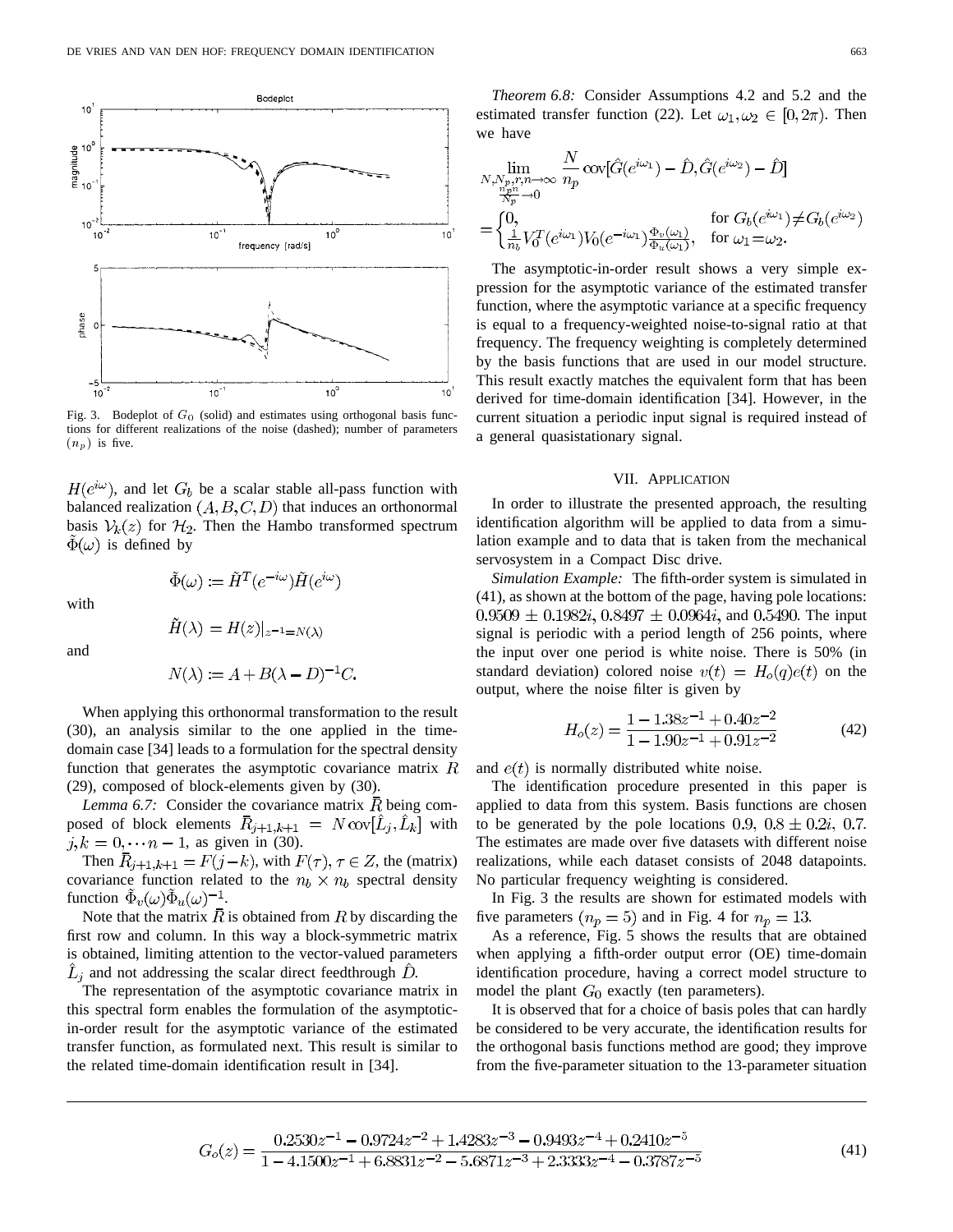

Fig. 4. Bodeplot of  $G_0$  (solid) and estimates using orthogonal basis functions for different realizations of the noise (dashed); number of parameters  $(n_p)$  is 13.



Fig. 5. Bodeplot of  $G_0$  (solid) and estimates using a fifth-order OE model for different realizations of the noise (dashed); number of parameters is ten.

and are at least as good as the results of a standard OE method. Moreover, the orthogonal basis functions method relies only on a linear regression type of algorithm, while the OE estimate requires a nonlinear optimization procedure.

*Identification of the Radial Servosystem in a Compact-Disc Drive:* The introduced procedure has also been applied to measured data from the radial servo system in the optical device of a Compact-Disc player. This system is operating in closed loop with a stabilizing controller, and for this example the identification of the sensitivity function of this loop will be considered. To this end a reference signal consisting of a Schroeder-phased multisine  $(N_p = 397)$  has been applied with eight periods of 1024 samples each, with a frequency grid from 100 Hz until 10 kHz. The sampling frequency is 25 kHz.

The poles of the basis functions have been chosen on the basis of a curve-fit of the frequency response measured by a frequency-analyzer [35]. Both eighth- and tenth-order basis



Fig. 6. Upper figures: Amplitude Bode plot of estimated model (solid) and result of frequency analyzer (dotted) for  $n_p = 40$ , tenth-order basis and result of frequency analyzer (dotted) for  $n_p = 40$ , tenth-order basis (left) and eighth-order basis (right). Lower figures: estimated coefficients  $\hat{\theta}_i$ ,  $i = 1, \dots, 40$ , for tenth-order basis (left) and eighth-order

functions have been applied.<sup>2</sup> Fig. 6 shows the results of identified models with  $n_p = 40$ .

The estimated coefficients show that the convergence of the sequence is dependent on the basis chosen. In the given example the eighth-order basis leads to a convergence that is faster than the tenth-order basis. Both estimated models provide good results; however, the model with the eighth order basis is preferable as it uses less parameters—not more than 20 parameters contribute essentially to the model dynamics. The less accurate fit in the low-frequency region (100–250 Hz) is caused by a considerable noise power that occurs in this frequency region.

#### VIII. CONCLUSION

We have obtained asymptotic bias and variance expressions for the estimated parameters and transfer function in an identification problem that is based on time-domain data and an identification criterion that is formulated in the frequency domain. First the situation is considered of infinite timedomain data and a criterion over a finite number of frequencies. Additionally, the number of frequencies is taken to tend to infinity also. As a model structure, a linear parameterization in terms of recently introduced generalized basis functions is employed, being a generalization of the classical pulse and Laguerre- and Kautz-type bases.

For the infinite-frequency criterion, it is shown that the parameterized part of the model can be estimated consistently, despite of the presence of neglected dynamics (undermodeling). The approximate model is shown to be equivalent to a model obtained by frequency-smoothing the system's frequency response by a frequency-localized window. Variance expressions are derived for situations of finite and infinite order models.

 $2$ The authors are indebted to E. van Donkelaar for performing the appropriate experiments.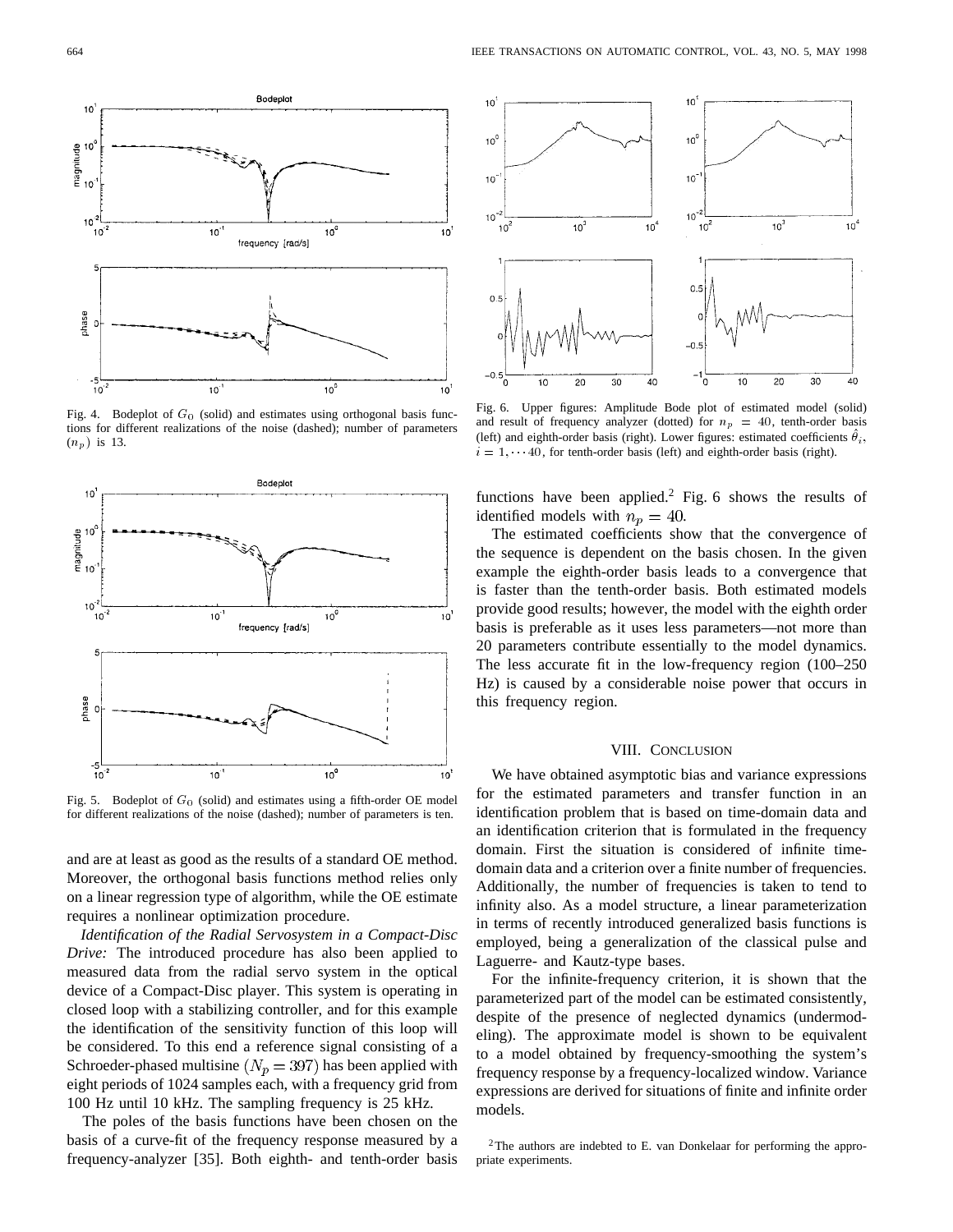The identification procedure presented here matches the identification setup that is used in [4] and [5] for identification of model uncertainty. The results presented here can therefore be used to guide the crucial design choices to be made in order to achieve minimal uncertainty bounds.

#### **APPENDIX**

*Lemma 8.1:* Let  $X$  be a complex function that is differentiable on the unit circle. Then for  $N_p \to \infty$ 

$$
\frac{1}{N_p} \sum_{\ell=1}^{N_p} X(e^{i\frac{2\pi\ell}{N_p}}) - \frac{1}{2\pi} \int_{-\pi}^{\pi} X(e^{i\omega}) d\omega \Bigg|
$$
\n
$$
\leq \frac{\sqrt{2\pi}}{N_p} \cdot \max_{\omega} |X'(e^{i\omega})| \tag{A.1}
$$

where  $X'(e^{i\omega}) := dX(e^{i\omega})/d\omega$ .

*Proof:* First we decompose  $X(e^{i\omega})$  into its real and imaginary part,  $X(e^{i\omega}) = X_r(e^{i\omega}) + iX_{im}(e^{i\omega})$ , and we will bound the expression on the left-hand side of  $(A.1)$  for  $X_r$ and  $X_{\text{im}}$  separately

$$
\begin{split}\n&\left|\frac{1}{N_{p}}\sum_{\ell=1}^{N_{p}}X_{r}(e^{i\frac{2\pi\ell}{N_{p}}})-\frac{1}{2\pi}\int_{-\pi}^{\pi}X_{r}(e^{i\omega})\,d\omega\right| \\
&=\left|\sum_{\ell=1}^{N_{p}}\left(\frac{1}{N_{p}}X_{r}(e^{i\frac{2\pi\ell}{N_{p}}})-\frac{1}{2\pi}\int_{\frac{\pi(2\ell+1)}{N_{p}}}^{\frac{\pi(2\ell+1)}{N_{p}}}X_{r}(e^{i\omega})d\omega\right)\right| \\
&\leq\frac{1}{N_{p}}\sum_{\ell=1}^{N_{p}}\max_{\substack{\zeta_{\ell}\\\xi_{\ell}\leq\pi}}\max_{\substack{\zeta_{\ell}\\\zeta_{\ell}\leq\pi(2\ell+1)/N_{p}}}|X_{r}(e^{i\frac{2\pi\ell}{N_{p}}})-X_{r}(e^{i\zeta_{\ell}})| \\
&\leq\frac{1}{N_{p}}\sum_{\ell=1}^{N_{p}}\frac{\pi}{N_{p}}\max_{\substack{\zeta_{\ell}\\\pi(2\ell-1)/N_{p}\leq\zeta_{\ell}\leq\pi(2\ell+1)/N_{p}}}|X'_{r}(e^{i\zeta_{\ell}})| \\
&\leq\frac{\pi}{N_{p}}\max_{\omega}|X'_{r}(e^{i\omega})|\leq\frac{\pi}{N_{p}}\max_{\omega}|X'(e^{i\omega})|.\n\end{split}
$$

As a similar result holds for  $X_{\text{im}}(e^{i\omega})$ , the combination of bounding the real and imaginary parts separately leads to the result of the Lemma. П

*Proof of Lemma 4.1:* First we will consider the case  $n =$ . In this situation we evaluate under which conditions the matrix

$$
\Phi^T = \begin{bmatrix} 1 & \cdots & 1 \\ \mathcal{V}_0(e^{i\omega_1}) & \mathcal{V}_0(e^{i\omega_2}) & \cdots & \mathcal{V}_0(e^{i\omega_{N_p}}) \end{bmatrix}
$$
 (A.2)

has full row rank. Now consider a real-valued vector  $\left[\delta \gamma^T\right]$ with  $\gamma \in R^{n_b}$  and  $\delta \in R$ , and consider the dynamical system  $H(z)$  being defined by the state-space realization  $(A, B, \gamma^T, \delta)$ . Then it can simply be verified using the structure of  $V_0$  that the equation

$$
[\delta \quad \gamma^T] \Phi^T = 0 \tag{A.3}
$$

is equivalent to  $H(e^{i\omega_k}) = 0$  for  $k = 1, \dots, N_p$ . Since H has McMillan degree smaller than or equal to  $n_b$ , it can maximally have  $n_b$  finite zeros. If  $N_p > n_b$ , it follows that (A.3) implies  $[\delta \gamma^T] = 0$  which proves the full row rank property of  $\Phi^T$ .

The situation  $n > 1$  can simply be handled by employing [12, Proposition 5.4], which shows that for any  $n > 1$ there exists an input-balanced pair of matrices  $A_n, B_n$  with  $\tilde{\mathcal{V}}_0(z) := (zI - A_n)^{-1}B_n$  such that

$$
\tilde{\mathcal{V}}_0(z) = \begin{bmatrix} \mathcal{V}_0(z) \\ \mathcal{V}_1(z) \\ \vdots \\ \mathcal{V}_{n-1}(z) \end{bmatrix} .
$$
\n(A.4)

This implies that we can apply the same analysis as for the case  $n = 1$ , now using zeros of the system  $H_n(z)$ with realization  $(A_n, B_n, \gamma^T, \delta)$  with  $\gamma \in R^{n_b n}$ , which has McMillan degree smaller than or equal to  $n_b n$ .

Since  $\Lambda$  is a diagonal matrix with positive elements, the full row rank property of  $\Phi^T$  is sufficient to guarantee that  $\Phi^T \Lambda \Phi$ is nonsingular.  $\Box$ 

*Proof of Lemma 4.3:* Part 1) is a direct result of [2, Th. 4.4.1].

For part 2) results in [17, eqs. (6.30), (6.31)] can be utilized to show that

$$
\mathbb{E}\big[\big|V_N(e^{i\omega_k})\big|^2\big]-\Phi_v(\omega_k)\big|\leq \frac{c_1}{N}
$$

and

$$
|\mathbb{E}[V_N(e^{i\omega_k})V_N(e^{i\omega_\ell})^*]| \leq \frac{c_1}{N} \quad \text{for} \ \omega_k \neq \omega_\ell.
$$

With (24) the result follows directly. The norm bound follows by noting that the induced two-norm of a matrix is overbounded by its Frobenius norm.  $\Box$ 

*Proof of Proposition 5.1:* From (20) it can be verified that for  $N \to \infty$ ,  $\mathbb{E}[\hat{\theta}] = \theta_o + \Psi$  Z. This is caused by the fact that for  $N \to \infty \Psi S = 0$ , as the effect of initial conditions can be written as  $S(e^{i\omega_k}) = R_N(e^{i\omega_k})/U_N(e^{i\omega_k})$ , while  $R_N(e^{i\omega_k})$  decays as  $1/\sqrt{N}$ ; see, e.g., [17].

Asymptotic normality of the parameter estimate follows from the fact that for  $N \to \infty$  the Discrete Fourier Transform  $V_N(e^{i\omega_k})$  becomes normally distributed (see [2] and [4, Th. 5.3.2.]) and so does  $F(e^{i\omega_k})$ .

The asymptotic covariance matrix follows as a direct result of Lemma 4.3 and (21). Since the asymptotic parameter covariance  $N \text{cov}(\hat{\theta})$  is bounded,  $\hat{\theta}$  converges to  $\theta^*$  in mean square sense and thus also in probability.  $\Box$ 

*Proof of Lemma 5.3:* We can write  $\frac{1}{N_n} \Phi^* \Phi = \frac{1}{N_n}$  $\phi(e^{-i\omega_{\ell}})\phi^T(e^{i\omega_{\ell}})$ . It follows straightforwardly  $\sum_{\ell=1}^{N_p} \phi(e^{-i\omega_{\ell}})\phi^T(e^{i\omega_{\ell}})$ . It follows straightforwardly from the orthonormality of the basis functions that  $\frac{1}{2\pi} \int_{-\pi}^{\pi} \phi(e^{-i\omega_{\ell}}) \phi^T(e^{i\omega_{\ell}}) = I$ . The result can now be proven by applying Lemma 8.1 to all the scalar elements of the matrix  $\phi(e^{-i\omega_\ell})\phi^T(e^{i\omega_\ell})$ . To this end, we write

$$
\phi(e^{-i\omega_{\ell}})\phi^{T}(e^{i\omega_{\ell}}) = \begin{bmatrix} 1 & f^{*} \\ f & P \end{bmatrix}
$$

with  $f = \left[\mathcal{V}_0^T(e^{-i\omega_\ell}) \cdots \mathcal{V}_{n-1}^T(e^{-i\omega_\ell})\right]^T$ , and the block element  $P_{qs}$  of  $P$  defined by

$$
P_{\rm qs} = \mathcal{V}_q(e^{-i\omega_\ell})\mathcal{V}_s^T(e^{i\omega_\ell}).
$$

Since for all  $q \leq n-1$  the scalar elements are uniformly bounded, this shows that Lemma 8.1 can be successfully applied to the first row and column of  $\Phi^*\Phi$ .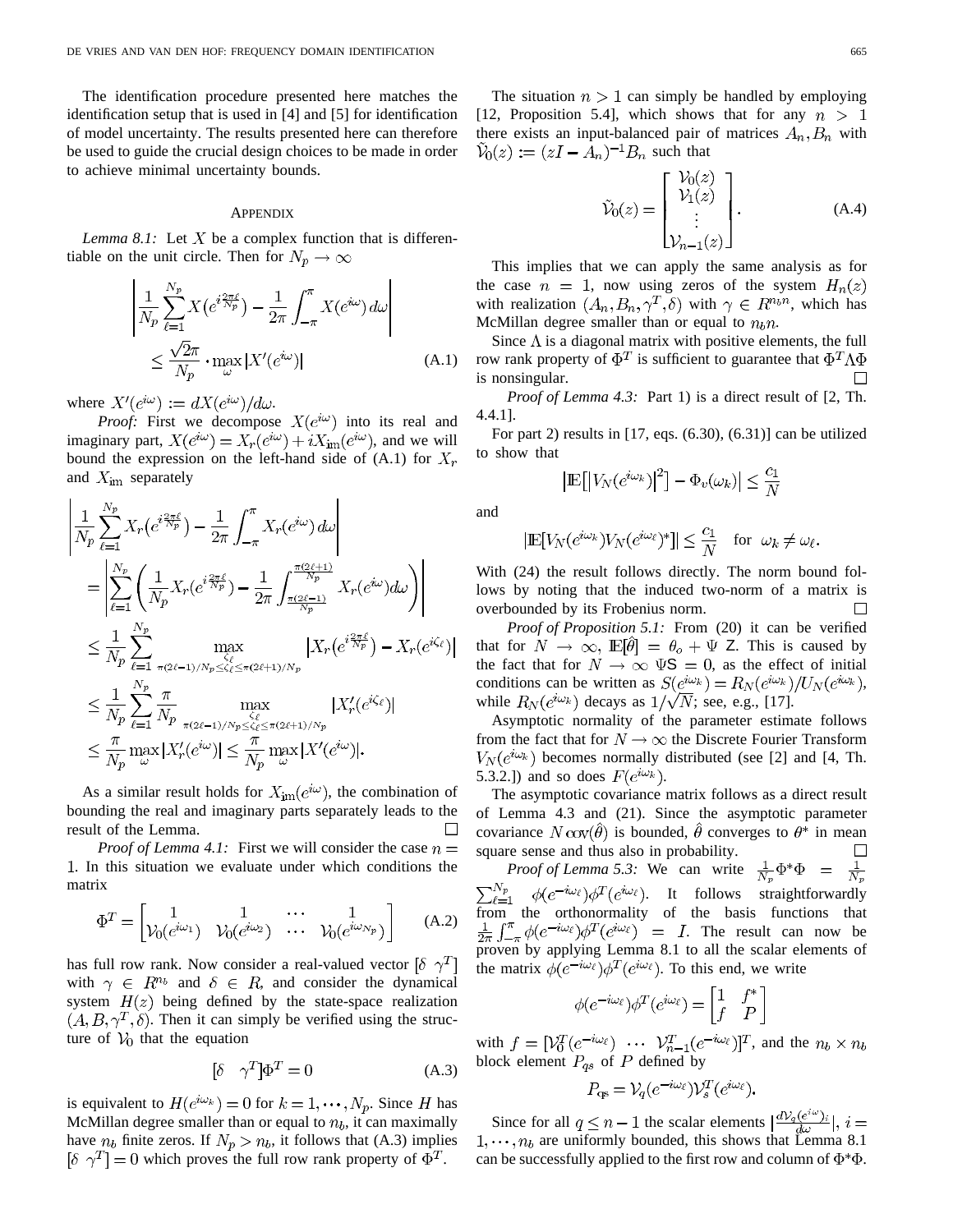For the scalar  $(i, j)$ -elements in  $P_{qs}$  it follows that

$$
\frac{d}{d\omega}[\mathcal{V}_q(e^{-i\omega})\mathcal{V}_s^T(e^{i\omega})]_{ij}\n\n=\n
$$
\left|\frac{d}{d\omega}[\mathcal{V}_0(e^{-i\omega})\mathcal{V}_0^T(e^{i\omega})]_{ij}G_b^{s-q}(e^{i\omega})\n\right|\n\n\leq\n
$$
\left|\frac{d}{d\omega}[\mathcal{V}_0(e^{-i\omega})\mathcal{V}_0^T(e^{i\omega})]_{ij}\right|\left|G_b(e^{i\omega})\right|^{s-q}\n\n+\left|[\mathcal{V}_0(e^{-i\omega})\mathcal{V}_0^T(e^{i\omega})]_{ij}\right|\cdot|s-q|\cdot|G_b(e^{i\omega})|^{s-q-1}\n\n\cdot\n
$$
\left|\frac{d}{d\omega}G_b(e^{i\omega})\right|.
$$
$$
$$
$$

Since the elements of  $V_0$  as well as  $G_b$  are in  $\mathcal{RH}_2$ , and  $|G_b(e^{i\omega})| = 1$ , all terms in this inequality are uniformly bounded, except for  $|s - q|$ . However, as  $|s - q| \leq n - 1$ for  $n \geq 1$  it follows that for all elements of the matrix  $\phi(e^{-i\omega_{\ell}})\phi^{T}(e^{i\omega_{\ell}})$  there exists a constant  $c \in R$  such that  $\max_{\omega} |X'(e^{i\omega})| \leq c \cdot n$ . Application of Lemma 8.1 then proves the result.

The second part of the lemma follows from the elementwise convergence, together with the fact that the matrix has finite dimension  $n_p$  and that the induced two-norm of a matrix satisfies

$$
||A||_2 \le \sqrt{\sum_i \sum_k |A_{ik}|^2}.
$$

*Proof of Lemma 5.4:* From simple manipulations it follows that

$$
\left\| \Psi - \frac{1}{N_p} \Phi^* \right\|_2 = \left\| \left[ I - \left( \frac{1}{N_p} \Phi^* \Phi \right)^{-1} \right] \frac{1}{N_p} \Phi^* \right\|_2
$$
  
\n
$$
\leq \left\| I - \left( \frac{1}{N_p} \Phi^* \Phi \right)^{-1} \right\|_2 \cdot \left\| \frac{1}{N_p} \Phi^* \right\|_2. \quad (A.5)
$$

Next we will analyze the two separate components in this expression.

For a matrix X satisfying  $||I - X||_2 < 1$  it holds (see, e.g., [7, p. 59]) that

$$
||I - X^{-1}||_2 \le \frac{||I - X||_2}{1 - ||I - X||_2}.
$$

Using Lemma 5.3 it follows that for  $c_4 \frac{n_p n}{N_n} < 1$ 

$$
\left\| I - \left(\frac{1}{N_p} \Phi^* \Phi\right)^{-1} \right\|_2 \le \frac{c_4 \frac{n_p n}{N_p}}{1 - c_4 \frac{n_p n}{N_p}}.\tag{A.6}
$$

For  $n_p n / N_p \rightarrow 0$  this reduces to

$$
\left\| I - \left( \frac{1}{N_p} \Phi^* \Phi \right)^{-1} \right\|_2 \le c_4 \frac{n_p n}{N_p}.
$$
 (A.7)

For the second term in (A.5) we write

$$
\left\| \frac{1}{N_p} \Phi \right\|_2 = \sqrt{\frac{1}{N_p} \left\| \frac{1}{N_p} \Phi^* \Phi \right\|_2}
$$

$$
= \sqrt{\frac{1}{N_p} \left\| I - \left( I - \frac{1}{N_p} \Phi^* \Phi \right) \right\|_2}
$$

$$
\leq \sqrt{\frac{1}{N_p}} \left( ||I||_2 + \left\| I - \frac{1}{N_p} \Phi^* \Phi \right\|_2 \right)
$$
  

$$
\leq \sqrt{\frac{1}{N_p}} \left( 1 + c_4 \frac{n_p n}{N_p} \right).
$$
 (A.8)

 $\Box$ 

Combining (A.8) with (A.7) now proves the result.

*Proof of Theorem 5.5—Part 1):* Referring to the Proof of Proposition 5.1 it follows that  $\Psi S = 0$  as  $n_p n/N \rightarrow 0$ . Thus we have to show that  $\Psi Z \rightarrow 0$  for  $n_p n / N_p \rightarrow 0$ . This proof will be made in two steps. First we will show that  $\Psi Z \rightarrow \frac{1}{N_n} \Phi^* Z$ , and in the second step we will prove that this latter expression tends to zero in the matrix two-norm.

For analyzing Z we find from (33) and resulting from [12] and [34] that

$$
\sum_{k=n}^{\infty} |L_k| \leq \mathcal{K} \frac{\eta^n}{1-\eta}.
$$
 (A.9)

The two-norm of the vector Z now can be bounded as

$$
|Z||_2 = \sqrt{\sum_{\ell=1}^{N_p} \left| \sum_{k=n}^{\infty} L_k^T \mathcal{V}_k(e^{i\omega_{\ell}}) \right|^2}
$$
  

$$
\leq \sqrt{\sum_{\ell=1}^{N_p} \left( \mathcal{K}^T |\mathcal{V}_0(e^{i\omega_{\ell}})| \frac{\eta^n}{1-\eta} \right)^2}
$$
  

$$
\leq \sqrt{N_p} \frac{\eta^n}{1-\eta} |\mathcal{K}^T \mathcal{V}_{\infty}| \tag{A.10}
$$

with  $V_{\infty} \in R^{n_b \times 1}$  the vector of  $\mathcal{H}_{\infty}$ -norms of the scalar elements in  $V_0$ , and where it should be noted that  $\mathcal{K} \in R^{n_b \times 1}$ and that  $n_b$  is assumed to be fixed and finite. This result, together with Lemma 5.4, shows that

$$
\left\| \left[ \Psi - \frac{1}{N_p} \Phi^* \right] Z \right\|_2 \le \left\| \Psi - \frac{1}{N_p} \Phi^* \right\|_2 \cdot ||Z||_2 \le c_6 \frac{n_p n}{N_p}.
$$
\n(A.11)

Next we have to analyze

$$
\frac{1}{N_p} \Phi^* \mathbf{Z}
$$
\n
$$
= \frac{1}{N_p} \begin{bmatrix}\n\sum_{\ell=1}^{N_p} \sum_{k=n}^{\infty} L_k^T \mathcal{V}_k(e^{i\omega_{\ell}}) \\
\sum_{\ell=1}^{N_p} \mathcal{V}_0(e^{-i\omega_{\ell}}) \sum_{k=n}^{\infty} L_k^T \mathcal{V}_k(e^{i\omega_{\ell}}) \\
\vdots \\
\sum_{\ell=1}^{N_p} \mathcal{V}_{n-1}(e^{-i\omega_{\ell}}) \sum_{k=n}^{\infty} L_k \mathcal{V}_k(e^{i\omega_{\ell}}) \\
\vdots \\
\sum_{k=n}^{\infty} \left( \sum_{\ell=1}^{N_p} \mathcal{V}_0(e^{-i\omega_{\ell}}) \mathcal{V}_k^T(e^{i\omega_{\ell}}) \right) L_k \\
\vdots \\
\sum_{k=n}^{\infty} \left( \sum_{\ell=1}^{N_p} \mathcal{V}_{n-1}(e^{-i\omega_{\ell}}) \mathcal{V}_k^T(e^{i\omega_{\ell}}) \right) L_k\n\end{bmatrix}.
$$

As in the above summations,  $k$  is not bounded away from  $N_p$ , and the conditions for applying Lemma 8.1 are not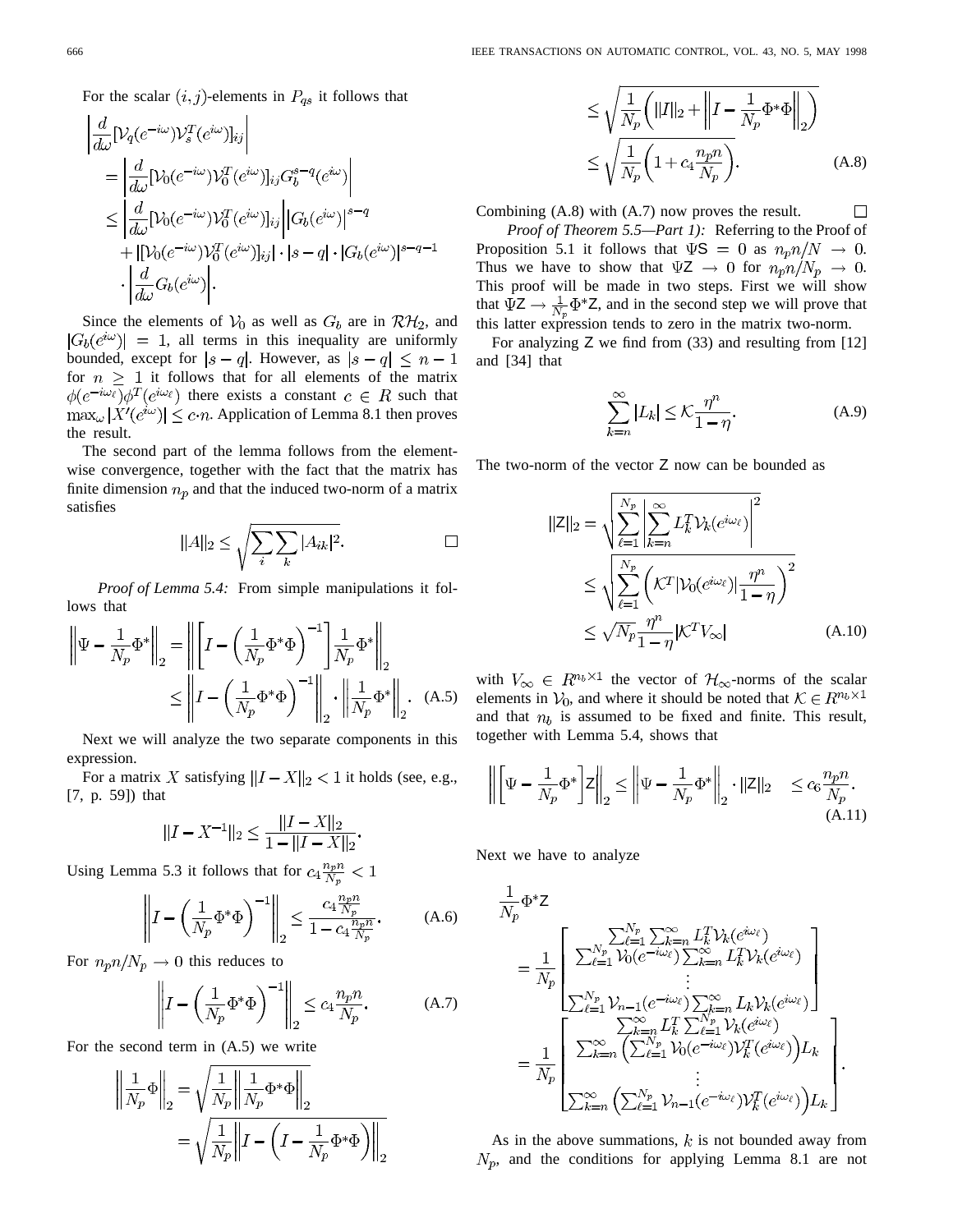satisfied. To this end we split the above expression by way of introducing  $Z = Z_1 + Z_2$  with

$$
Z_1(e^{i\omega_\ell}) = \sum_{k=n}^{\sqrt{N_p}} L_k^T \mathcal{V}_k(e^{i\omega_\ell})
$$

$$
Z_2(e^{i\omega_\ell}) = \sum_{k=\sqrt{N_p}+1}^{\infty} L_k^T \mathcal{V}_k(e^{i\omega_\ell})
$$

where, for ease of notation, we have assumed that  $\sqrt{N_p}$  is an integer. If this is not the case  $\sqrt{N_p}$  should be rounded to the nearest integer.

From the proof of Lemma 5.3 it follows that there exist constants  $C_1 \in R^{n_b \times 1}$  and  $C_2 \in R^{n_b \times n_b}$  such that

$$
\frac{1}{N_p} \sum_{\ell=1}^{N_p} \mathcal{V}_s(e^{i\omega_{\ell}}) \le \frac{C_1}{\sqrt{N_p}} \quad \text{for } s \in N, \ s \le \sqrt{N_p}
$$
\n
$$
\left| \frac{1}{N_p} \sum_{\ell=1}^{N_p} \mathcal{V}_r(e^{-j\omega_{\ell}}) \mathcal{V}_s^T(e^{i\omega_{\ell}}) \right|
$$
\n
$$
\le \frac{C_2}{\sqrt{N_p}} \quad \text{for } r, s \in N, \ r < s \le \sqrt{N_p}.
$$

Since there exists a real-valued  $\eta$ ,  $0 < \eta < 1$ , and  $C_3 \in R^{n_b \times 1}$  such that for  $k \geq n, |L_k| \leq C_3 \eta^n$ , it can be shown that

$$
\left\| \frac{1}{N_p} \Phi^* \mathbf{Z}_1 \right\|_2 \le \sqrt{n_p} \frac{\eta^n}{\sqrt{N_p}} c_7. \tag{A.12}
$$

For analyzing  $\frac{1}{N_p} \Phi^* \mathbb{Z}_2$ , we write

$$
\frac{1}{N_p} \Phi^* Z_2
$$
\n
$$
= \frac{1}{N_p} \left[ \frac{\sum_{k=\sqrt{N_p}+1}^{\infty} \sum_{\ell=1}^{N_p} L_k^T \mathcal{V}_k(e^{i\omega_{\ell}})}{\sum_{k=\sqrt{N_p}+1}^{\infty} \sum_{\ell=1}^{N_p} \mathcal{V}_0(e^{-i\omega_{\ell}}) \mathcal{V}_k^T(e^{i\omega_{\ell}})} L_k \right].
$$
\n
$$
\sum_{k=\sqrt{N_p}+1}^{\infty} \sum_{\ell=1}^{N_p} \mathcal{V}_{n-1}(e^{-i\omega_{\ell}}) \mathcal{V}_k^T(e^{i\omega_{\ell}}) L_k
$$

Using the fact that , and denoting  $V_{\infty} \in R^{n_b \times 1}$  to be the vector of  $\mathcal{H}_{\infty}$ norms of the scalar entries in  $V_0$ , and employing (A.9) shows that

$$
\left|\frac{1}{N_p}\Phi^* Z_2\right| \le \frac{\eta^{\sqrt{N_p}+1}}{1-\eta} \begin{bmatrix} \mathcal{K}^T V_{\infty} \\ V_{\infty} V_{\infty}^T \mathcal{K} \\ \vdots \\ V_{\infty} V_{\infty}^T \mathcal{K} \end{bmatrix} . \tag{A.13}
$$

For the two-norm of this vector it follows that there exists a  $c_{12} \in R$  such that

$$
\left\| \frac{1}{N_p} \Phi^* \mathbf{Z}_2 \right\|_2 \le \sqrt{n_p} \eta^{\sqrt{N_p}} c_{12}.
$$
 (A.14)

As  $\|\Phi^*\mathsf{Z}\|_2 \leq \|\Phi^*\mathsf{Z}_1\|_2 + \|\Phi^*\mathsf{Z}_2\|_2$ , the result of Part 1) of the theorem now follows by combining (A.12) and (A.14).

*Part 2):* We will prove the correctness of the covariance matrix by showing that in the limit situation, as formulated in this part of the theorem, it follows that

$$
\left\| N \operatorname{cov}[\hat{\theta}] - \frac{1}{N_p} \Phi^* Q \Phi \right\|_2 \to 0. \tag{A.15}
$$

Using (21) we find

$$
\begin{split} &\left|N\operatorname{cov}[\hat{\theta}]-\frac{1}{N_p}\Phi^*Q\Phi\right|\right|_2\\ &=\left\|N(\Phi^*\Phi)^{-1}\Phi^*\operatorname{E}[{\mathsf{FF}}^*]((\Phi^*\Phi)^{-1}\Phi^*)^*-\frac{1}{N_p}\Phi^*Q\Phi\right|\right|_2\\ &=\left\|\frac{1}{N_p}\left(I-\left(I-\left(\frac{1}{N_p}\Phi^*\Phi\right)^{-1}\right)\right)\Phi^*\\ &\times\left(Q-\left(Q-\frac{N}{N_p}\operatorname{E}[{\mathsf{FF}}^*]\right)\right)\\ &\cdot\Phi\left(I-\left(I-\left(\frac{1}{N_p}\Phi^*\Phi\right)^{-1}\right)\right)^*-\frac{1}{N_p}\Phi^*Q\Phi\right\|_2.\\ &\qquad \qquad \text{(A.16)} \end{split}
$$

Straightforward elaboration of (A.16), using (26), (A.7), and (A.8) now gives (A.15).

Additionally

$$
||Q||_2 = \left\|\frac{\Phi_v(\omega)}{\Phi_u(\omega)}\right\|_{\infty}
$$

which together with (A.8) shows that  $\left\|\frac{1}{N_p}\Phi^*Q\Phi\right\|_2$  converges to a finite value.  $\Box$ 

*Proof of Corollary 5.6:* The result follows directly from Theorem 5.5 and Lemma 8.1.  $\Box$ 

*Proof of Proposition 6.2:* Because of the orthonormality of the basis functions, it follows that

$$
L_k = \frac{1}{2\pi} \int_{-\pi}^{\pi} V_k(e^{-i\omega}) G_0(e^{i\omega}) d\omega
$$

$$
D = \frac{1}{2\pi} \int_{-\pi}^{\pi} G_0(e^{i\omega}) d\omega.
$$

As

$$
G(e^{i\omega}, \theta_o) = D + \sum_{k=0}^{n-1} \mathcal{V}_k^T(e^{i\omega}) L_k
$$

substitution of the previous equations delivers

$$
G(e^{i\omega}, \theta_o)
$$
  
=  $\frac{1}{2\pi} \int_{-\pi}^{\pi} \left[ G_0(e^{i\zeta}) + \sum_{k=0}^{n-1} \mathcal{V}_k^T(e^{i\omega}) \mathcal{V}_k(e^{-i\zeta}) G_0(e^{i\zeta}) \right] d\zeta$   
=  $\frac{1}{2\pi} \int_{-\pi}^{\pi} [\phi^T(e^{i\omega}) \phi(e^{-i\zeta})] G_0(e^{i\zeta}) d\zeta$ 

which proves the result.

 $\Box$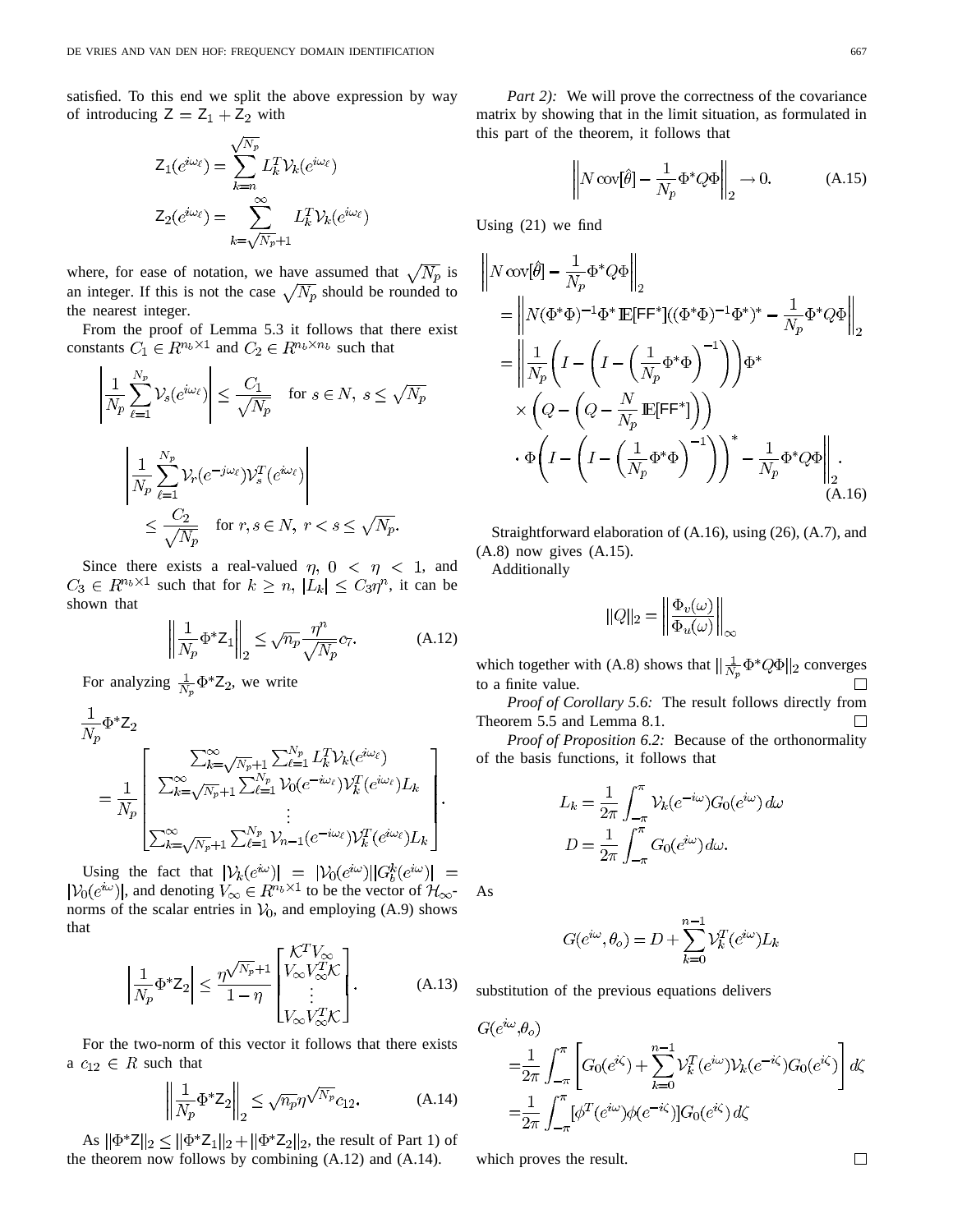*Proof of Proposition 6.3:* Using the results of Theorem 5.5-2) it follows that in the considered limit

$$
\frac{N}{n_p} \text{cov}[\hat{G}(e^{i\omega_1}), \hat{G}(e^{i\omega_2})]
$$
\n
$$
= \frac{1}{n_p N_p} \phi^T(e^{i\omega_1}) \Phi^* Q \Phi \phi(e^{-i\omega_2}). \tag{A.17}
$$

This can be verified by using the fact that there exists a  $c \in R$  such that  $\|\phi(e^{i\omega})\|_2 \leq c\sqrt{n_p}$ . Expression (A.17) equals

$$
\frac{1}{n_p N_p} \phi^T(e^{i\omega_1}) \sum_{\ell=1}^{N_p} \phi(e^{-i\omega_\ell}) \frac{\Phi_v(\omega_\ell)}{\Phi_u(\omega_\ell)} \phi^T(e^{i\omega_\ell}) \phi(e^{-i\omega_2}).
$$

By applying Lemma 8.1, in the limit  $N_p \rightarrow \infty$  this expression will be equal to

$$
\frac{1}{n_p} \frac{1}{2\pi} \int_{-\pi}^{\pi} [\phi^T(e^{i\omega_1}) \phi(e^{-i\omega})] \frac{\Phi_v(\omega)}{\Phi_u(\omega)} [\phi^T(e^{i\omega}) \phi(e^{-i\omega_2})] d\omega
$$
\n(A.18)

П

which proves the result.

*Proof of Corollary 6.4:* Substituting  $\Phi_v(\omega)/\Phi_u(\omega) = 1$ in (A.18), and using the orthonormality of the basis functions, i.e.,

$$
\frac{1}{2\pi} \int_{-\pi}^{\pi} \phi(e^{-i\omega}) \phi^T(e^{i\omega}) d\omega = I_{n_1}
$$

it follows that (A.18) simplifies to  $\frac{1}{n_o} \phi^T(e^{i\omega_1}) \phi(e^{-i\omega_2})$ , which proves the result.

*Proof of Lemma 6.7:* Let the spectral densities  $\Phi_v$  and  $\Phi_u$  have stable minimum phase spectral factors, respectively,  $H_v$  and  $H_u$ , and denote  $H = H_v(H_u)^{-1}$ . Then it follows from Parsseval's relation that we can write the right-hand side expression of (30) as

$$
\sum_{t=0}^{\infty} x_j(t) x_k^T(t)
$$

where  $x_i(t) = G_h^j(q)V_0(q)H(q)\delta(t)$ , with  $\delta$  the unit pulse signal, or equivalently  $x_j(t) = G_b^j(q)H(q)v_0(t)$ , with  $\sum_{t=0}^{\infty} v_0(t) z^{-t} = V_0(z)$ . Note that  $x_j, x_k$  are  $n_b$ -dimensional  $\ell_2$ -signals. It is proven in [34] that by applying the appropriate Hambo transformation, it follows that

$$
\sum_{t=0}^{\infty} x_j(t) x_k^T(t) = \frac{1}{2\pi} \int_{-\pi}^{\pi} e^{i\omega(j-k)} \tilde{H}^T(e^{-i\omega}) \tilde{H}(e^{i\omega}) d\omega
$$

and since  $\tilde{H}^T(e^{-i\omega})\tilde{H}(e^{i\omega}) = \tilde{\Phi}_v(\omega)\tilde{\Phi}_u(\omega)^{-1}$ , this proves the result.

*Proof of Theorem 6.8:* For the frequency response of the estimated model we can write  $\hat{G}(e^{i\omega}) - \hat{D}$  $[\mathcal{V}_0^T(e^{i\omega}) \cdots \mathcal{V}_{n-1}^T(e^{i\omega})]\hat{\theta}_r$ , while the asymptotic covariance matrix of  $\hat{\theta}_r$  is the block-Toeplitz matrix induced by the spectral density function  $\tilde{\Phi}_v(\omega)\tilde{\Phi}_u(\omega)^{-1}$ . This situation is identical to the situation for the time domain identification method described and analyzed in [34] leading to the corresponding result of the theorem.  $\Box$ 

#### **REFERENCES**

- [1] D. S. Bayard, "High-order multivariable transfer function curve fitting: Algorithms, sparse matrix methods and experimental results," *Automatica*, vol. 30, pp. 1439–1444, 1994.
- [2] D. R. Brillinger, *Time Series—Data Analysis and Theory*. San Francisco, CA: Holden-Day, 1981.
- [3] W. R. Cluett and L. Wang, "Frequency smoothing using Laguerre model," *Proc. Inst. Elec. Eng.*, vol. 139, pt. D, pp. 88–96, 1992.
- D. K. De Vries, "Identification of model uncertainty for control design," Ph.D. dissertation, Delft Univ. Technol., The Netherlands, 1994.
- [5] D. K. De Vries and P. M. J. Van den Hof, "Quantification of uncertainty in transfer function estimation: A mixed probabilistic—Worst-case approach," *Automatica*, vol. 31, pp. 543–557, 1995.
- [6] \_\_\_\_\_, "Frequency domain identification with generalized orthonormal basis functions," in *Proc. 34th IEEE Conf. Decision Contr.*, New Orleans, LA, 1995, pp. 1240–1245.
- [7] G. H. Golub and C. F. Van Loan, *Matrix Computations*, 2nd ed. Baltimore, MD: John Hopkins Univ. Press, 1989.
- [8] G. Gu and P. P. Khargonekar, "Linear and nonlinear algorithms for identification in  $\mathcal{H}_{\infty}$  with error bounds," *IEEE Trans. Automat. Contr.*, vol. 37, pp. 953–963, 1992.
- [9] R. G. Hakvoort and P. M. J. Van den Hof, "Frequency domain curve fitting with maximum amplitude criterion and guaranteed stability," *Int. J. Contr.*, vol. 60, pp. 809–825, 1994.
- [10] \_\_\_\_\_, "Consistent parameter bounding identification for linearly parametrized model sets," *Automatica*, vol. 31, pp. 957–969, 1995.
- [11] A. J. Helmicki, C. A. Jacobson, and C. N. Nett, "Control oriented system identification: A worst-case/deterministic approach," *IEEE Trans. Automat. Contr.*, vol. 36, pp. 1163–1176, 1991.
- [12] P. S. C. Heuberger, P. M. J. Van den Hof, and O. H. Bosgra, "A generalized orthonormal basis for linear dynamical systems," *IEEE Trans. Automat. Contr.*, vol. 40, pp. 451–465, 1995.
- [13] P. S. C. Heuberger and P. M. J. Van den Hof, "The Hambo transform: A signal and system transform induced by generalized orthonormal basis functions," in *Proc. 13th IFAC World Congr.*, J. J. Gertler *et al.*, Eds., San Francisco, CA, June 30–July 5, 1996, vol. I, pp. 357–362.
- [14] E. C. Levy, "Complex curve fitting," *IRE Trans. Automat. Contr*., vol. 4, pp. 37–43, 1959.
- [15] P. L. Lin and Y. C. Wu, "Identification of multi-input multi-output linear systems from frequency response data," *J. Dyn. Syst., Meas. Contr.*, vol. 4, pp. 37–43, 1982.
- [16] L. Ljung, "Asymptotic variance expressions for identified black-box transfer function models," *IEEE Trans. Automat. Contr.*, vol. 30, pp. 834–844, 1985.
- [17] \_\_\_\_\_, *System Identification: Theory for the User.* Englewood Cliffs, NJ: Prentice-Hall, 1987.
- [18] \_\_\_\_\_\_, "Some results on identifying linear systems using frequency domain data," in *Proc. 32nd IEEE Conf. Decision Contr*., San Antonio, TX, 1993, pp. 3534–3538.
- [19] \_\_\_\_\_, "Building models from frequency domain data," in *Adaptive Control, Filtering, and Signal Processing*, IMA Vol. in Math. and Its Appl., K. J. Aström et al., Eds. New York: Springer Verlag, 1995, vol. 74, pp. 229–239.
- [20] L. Ljung and Z. D. Yuan, "Asymptotic properties of black-box identification of transfer functions," *IEEE Trans. Automat. Contr.*, vol. 30, pp. 514–530, 1985.
- [21] T. McKelvey and H. Akcay, "An efficient frequency domain state-space identification algorithm: Robustness and stochastic analysis," in *Proc. 33rd IEEE Conf. Decision Contr*., Lake Buena Vista, FL, 1994, pp. 3348–3353.
- [22] T. McKelvey, *Identification of State-Space Models from Time and Frequency Domain Data*, Linköping Studies in Sci. and Technol., Diss. no. 380, 1995.
- [23] M. Milanese and A. Vicino, "Optimal estimation theory for dynamic systems with set membership uncertainty: An overview," *Automatica*, vol. 27, pp. 997–1009, 1991.
- [24] C. T. Mullis and R. A. Roberts, "The use of second order information in the approximation of discrete time linear systems," *IEEE Trans. Acoust., Speech, Signal Processing*, vol. 24, pp. 226–238, 1976.
- [25] B. M. Ninness and F. Gustafsson, "A unifying construction of orthonormal bases for system identification," in *Proc. 33rd IEEE Conf. Decision Contr.*, Lake Buena Vista, FL, 1994, pp. 3388–3393; also *IEEE Trans. Automat. Contr.*, vol. 42, pp. 515–521, 1997.
- [26] B. M. Ninness, J. C. Gomez, and S. R. Weller, "MIMO system identification using orthonormal basis functions," in *Proc. 34th IEEE Conf. Decision Contr.*, New Orleans, LA, 1995, pp. 703–708.